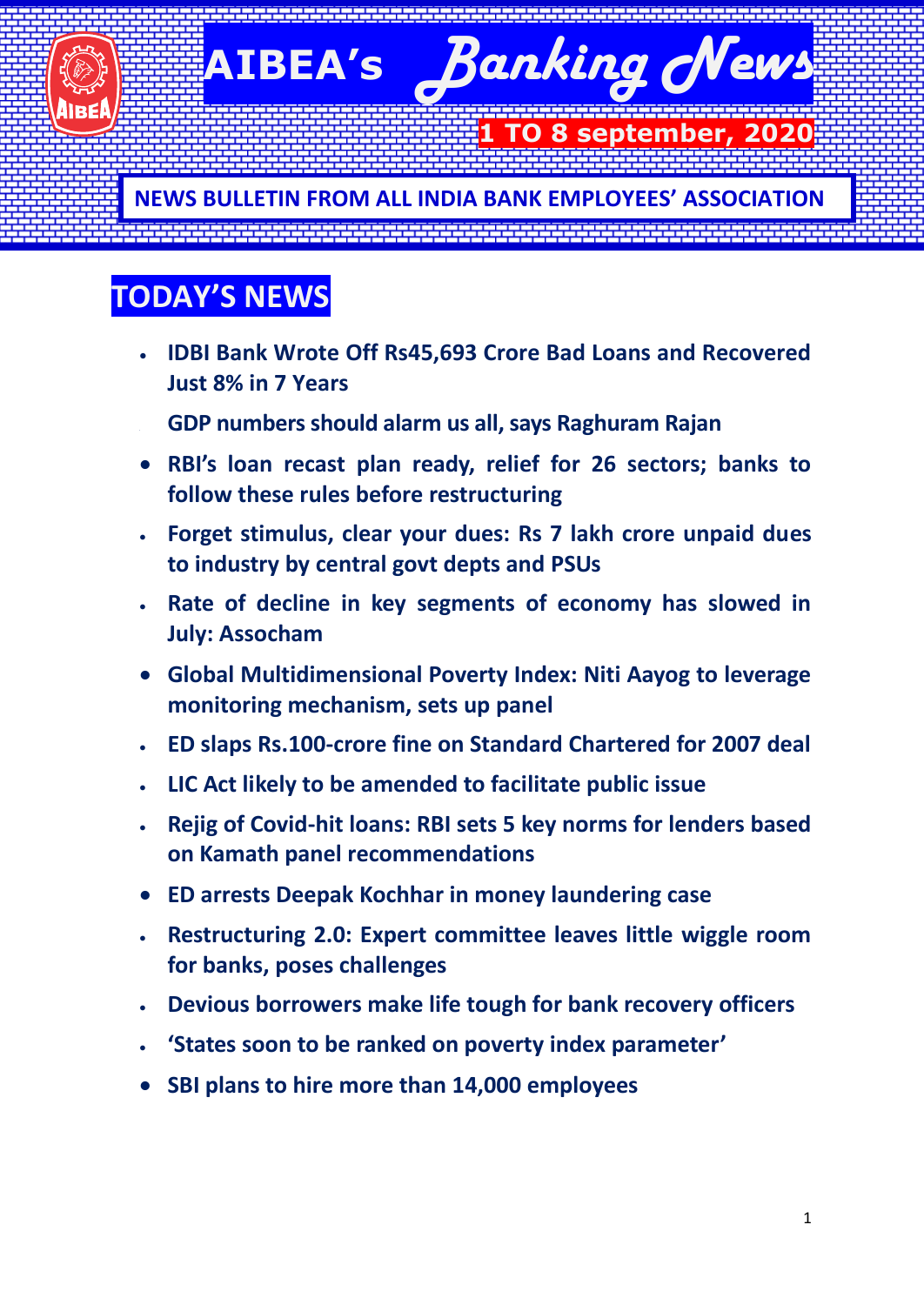# **IDBI Bank Wrote Off Rs45,693 Crore Bad Loans and Recovered Just 8% in 7 Years**

Yogesh [Sapkale,](https://www.moneylife.in/author/yogesh-sapkale.html) 7 September 2020 MONEYLIFE

IDBI Bank Ltd, which has received multiple bailouts in the past few years is the latest to join the list of lenders that wrote off tens of thousand crore rupees as bad loans. The bank was re-categorised as a private sector lender in January 2019 after the Life Insurance Corporation of India (LIC) increased its stake to 51% in the lender. During the past seven years, IDBI Bank wrote off total bad loans worth Rs45,693 crore but could recover just 8% of it after spending more than Rs29 crore, as the analysis of annual reports of the bank shows. The analysis is done by well-known activist Vivek Velankar as per response from IDBI Bank under the Right to Information (RTI) Act.

The government has repeatedly infused large sums of money to bailout the bank and help it meet capital adequacy requirements; this in addition to LIC acquiring a 51% stake in a bailout move.

IDBI Bank flatly refused to share information on loans of Rs100 crore and above that were written off, the names of these borrowers and the money recovered from these big defaulters with the activist.

As in the cases of the State Bank of India [\(SBI\),](https://www.moneylife.in/article/sbi-writes-off-rs123-lakh-crore-of-bad-debt-recovers-paltry-rs8969-crore-in-8-years/60905.html) Bank of [Baroda](https://www.moneylife.in/article/bank-of-baroda-follows-sbi-writes-off-rs21474-crore-in-bad-loans-recovers-only-rs1057-crore-in-past-8-years/61150.html) [\(BoB\),](https://www.moneylife.in/article/bank-of-baroda-follows-sbi-writes-off-rs21474-crore-in-bad-loans-recovers-only-rs1057-crore-in-past-8-years/61150.html) Bank of [Maharashtra](https://www.moneylife.in/article/bank-of-maharashtra-writes-off-rs7100-crore-bad-loans-recovers-just-4-percentage-in-8-years/61189.html) (BoM), and [Union](https://www.moneylife.in/article/union-bank-of-india-writes-off-rs26027-crore-as-bad-loans-in-8-years-stalls-query-on-recoveries-and-big-defaulters-names/61409.html) Bank of India (UBI) that have been reported by *Moneylife,* this is yet another example of massive 'technical' write-off with minuscule recoveries, leading to frequent recapitalisation of banks with the taxpayer's money. Such write-offs also debunk the aggressive posturing by the government and policy-makers about their so-called recovery efforts.

Rather than furnishing information about the written off debts, IDBI Bank directed the RTI activist to find out details for himself from the bank's annual reports for it. Mr Velankar did that and found that during FY2013-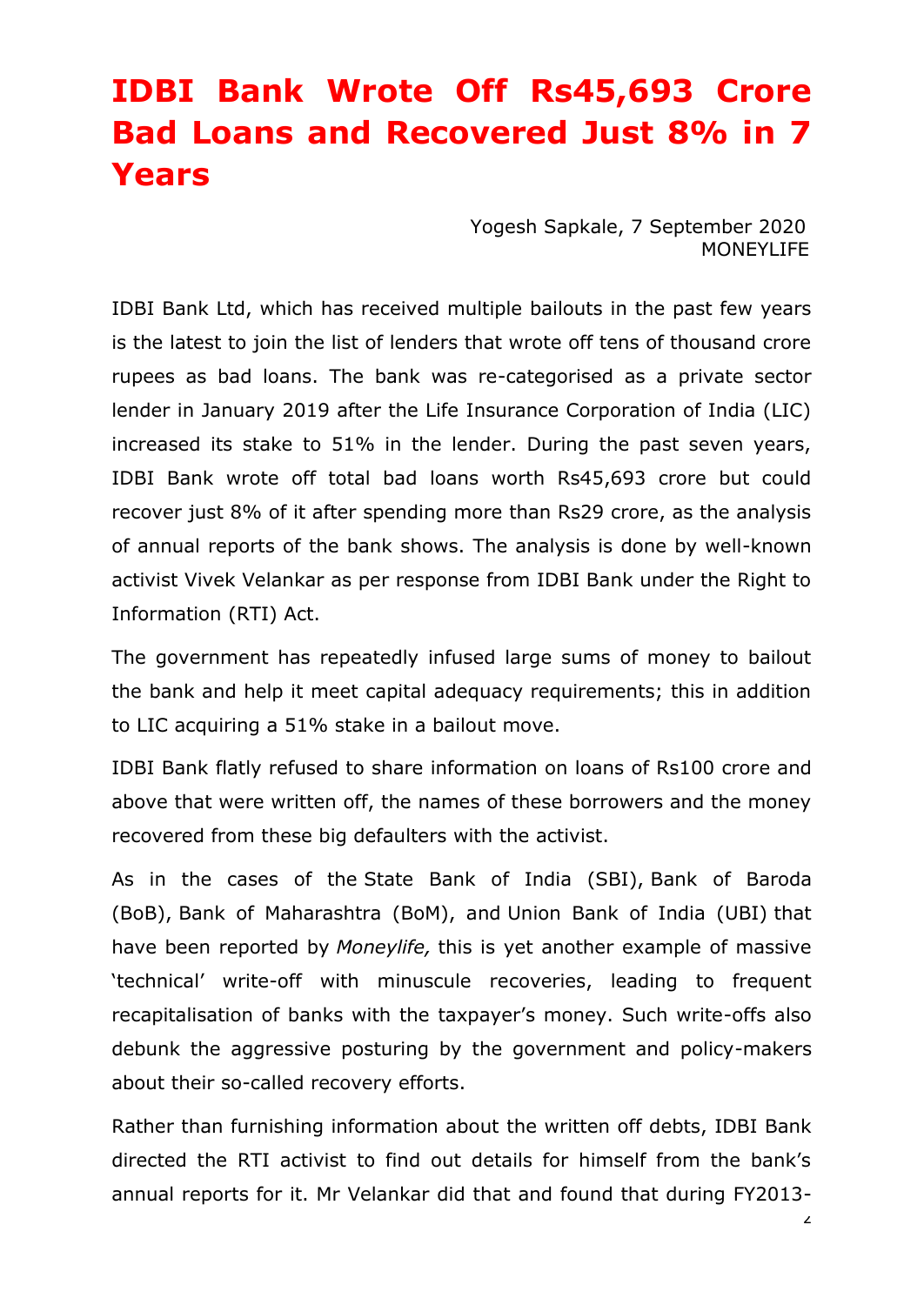14 to FY2019-20, IDBI Bank wrote off bad loans of Rs45,693 crore, including technical or prudential write-offs and loans written off other than technical or prudential. The bank recovered just Rs3,704 in the same period crore for which it incurred an expense of Rs29.34 crore.

|              |                  |                        | (All Figs. In Crores)                                        |
|--------------|------------------|------------------------|--------------------------------------------------------------|
| <b>Year</b>  | Write-off amount | <b>Recovery Amount</b> | <b>Expenses incurred</b><br>for the Recovery of<br>Write-off |
| 2019-2020    | 5,935            | 1,247                  | 4.85                                                         |
| 2018-2019    | 15,918           | 796                    | 4.66                                                         |
| 2017-2018    | 12,514           | 50                     | 3.93                                                         |
| 2016-2017    | 2,868            | 544                    | 3.90                                                         |
| 2015-2016    | 5,458            | 409                    | 3.62                                                         |
| 2014-2015    | 1,608            | 52                     | 3.76                                                         |
| 2013-2014    | 1,392            | 606                    | 4.62                                                         |
| <b>TOTAL</b> | 45693            | 3,704                  | 29.34                                                        |

#### *(Source: Vivek Velankar, Pune)*

As on March 2020, IDBI Bank has shown Rs40,313.95 crore as the written off amount, of which it had recovered Rs1,247.60 during the fiscal year. The annual report, however, does not mention the period during which this amount has been accumulated.

What is even stranger is the reply given by IDBI Bank to Mr Velankar about sharing information on loan accounts worth Rs100 crore and more that were written off. In its reply to the RTI, the lender says, "Sought information is disproportionately diverting the resources of the Bank; Hence the same is exempted from disclosure under section 7(9) of the RTI Act."

Further, IDBI Bank ought to have published on its website the names of big defaulters whose loans of Rs100 crore and above have been written off. Yet, in its reply the Bank told Mr Velankar, "The information sought is pertaining to the customers/ borrowers of the bank, which is in the nature of commercial confidence and also held such information by the bank in its fiduciary relationship, and hence the same is exempted from disclosure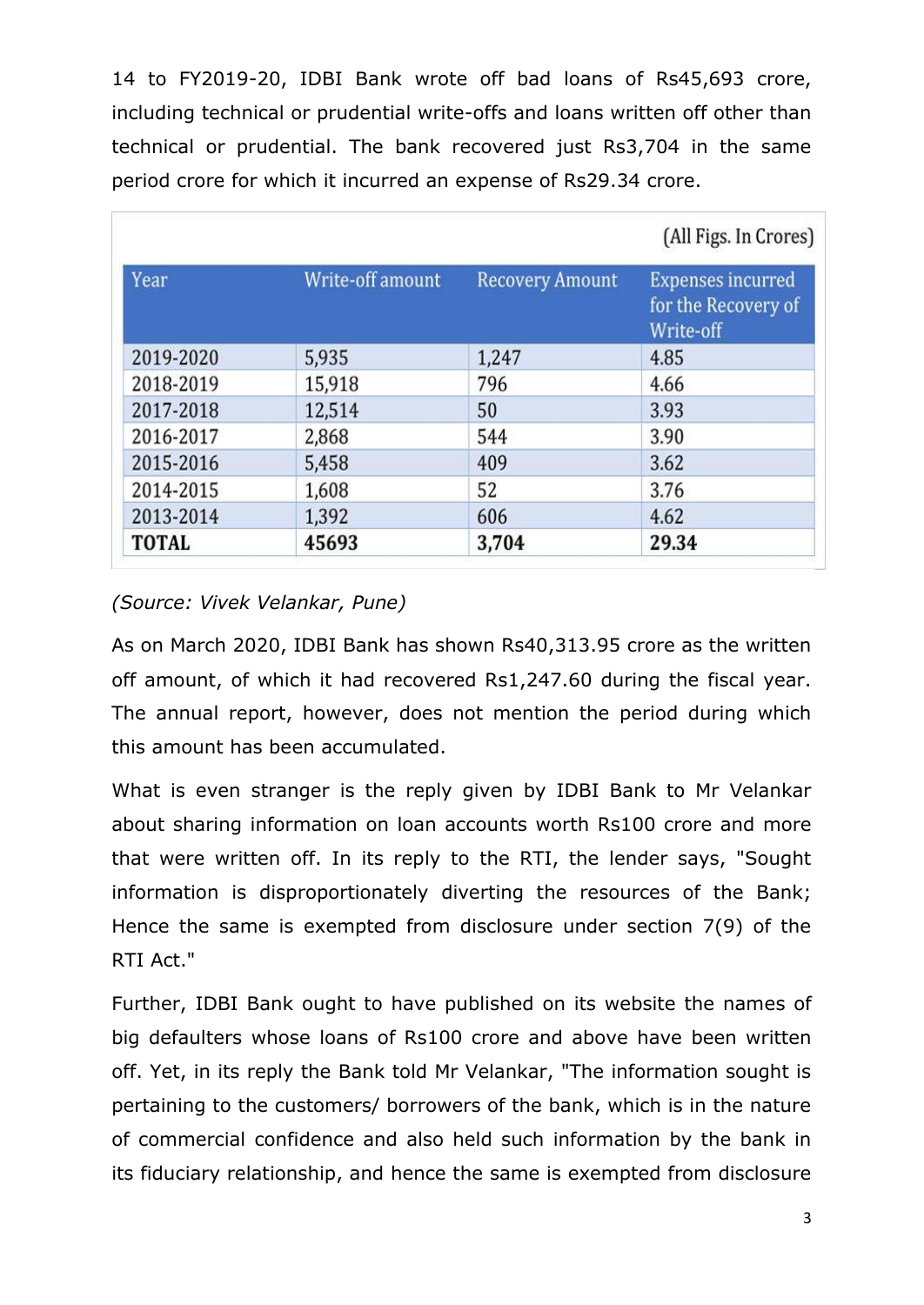under section (8)(1)(d) and 8(1)(e) of RTI Act. Further, there is no larger public interest that warrants disclosure of such information under RTI Act."

However, much of this information has also been published by the All India Bank Depositors Association (AIBEA), and, yet, IDBI Bank's sympathies seem to lie with the big defaulters.

The amounts written off by the IDBI Bank eat into its profits and cause a range of charges to be slapped on ordinary depositors. Yet, the Bank asserts that there is no larger public interest involved, even though it relates directly to money in the form of savings accounts and deposits made by common people.

Yet, almost all PSBs hide behind the so-called fiduciary relations, overlooking the judgement given by the Supreme Court. In November 2015, a division bench of justice MY Eqbal and justice C Nagappan had held that the Reserve Bank of India (RBI) cannot withhold information citing 'fiduciary relations' under the RTI Act. (**Read: RBI [cannot](https://www.moneylife.in/article/rbi-cannot-withhold-information-under-rti-citing-fiduciary-relations-sc/44542.html) withhold [information](https://www.moneylife.in/article/rbi-cannot-withhold-information-under-rti-citing-fiduciary-relations-sc/44542.html) under RTI citing 'fiduciary relations': SC**)

"In the instant case, the RBI does not place itself in a fiduciary relationship with the financial institutions (though, in word it puts itself to be in that position) because, the reports of the inspections, statements of the bank, information related to the business obtained by the RBI are not under the pretext of confidence or trust. In this case neither the RBI nor the Banks act in the interest of each other. By attaching an additional 'fiduciary' label to the statutory duty, the regulatory authorities have intentionally or unintentionally created an in terrorem effect," the apex court had said.

All banks are mandated to furnish information to RBI on bad loans, loans written off and recovery on a periodic basis as part of the statutory requirements. Under such a situation, banks cannot even use the clause of fiduciary relation to deny information under the RTI Act, since this information that they have, had already been submitted to the RBI as a statutory obligation.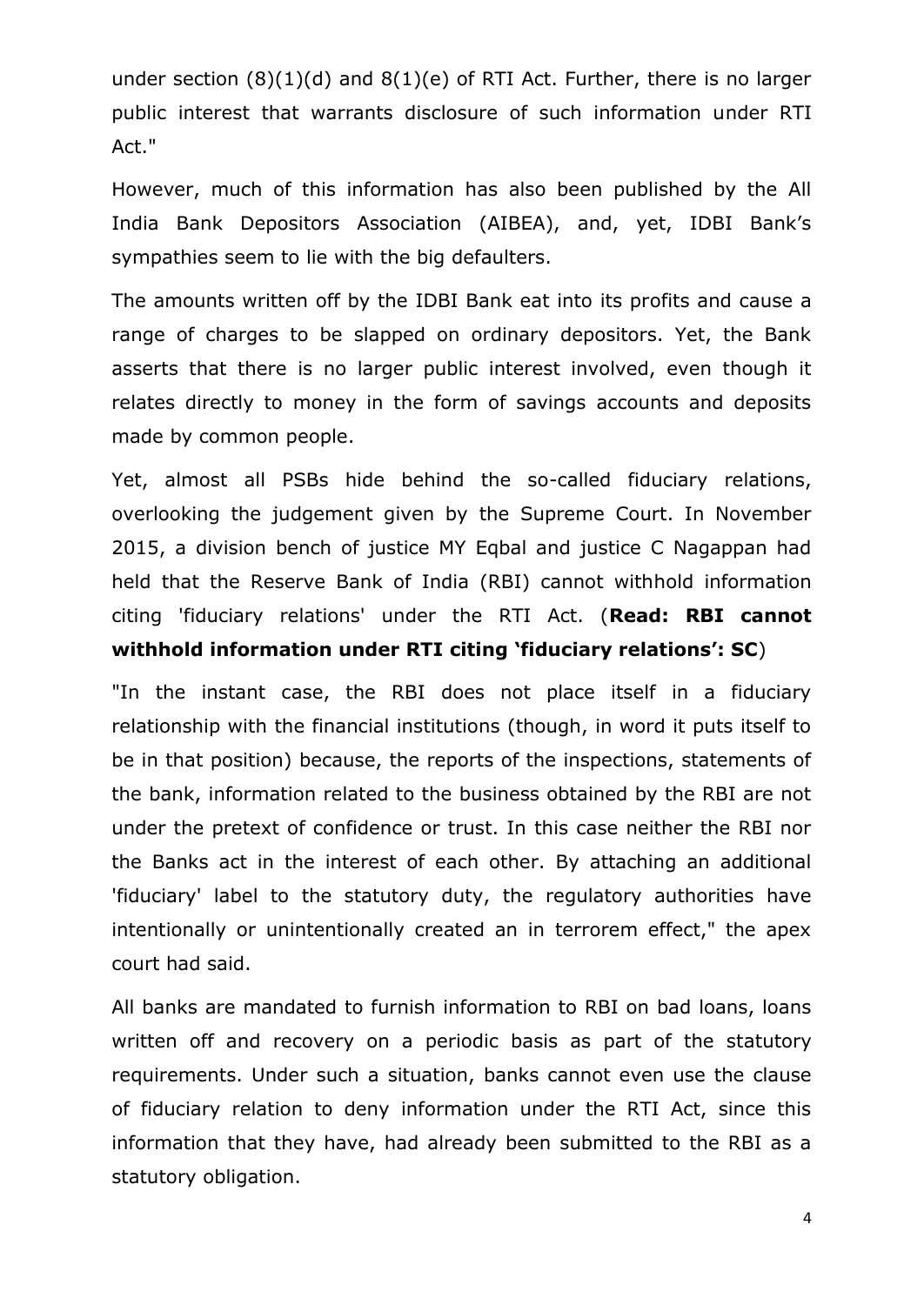As the Supreme Court had rightly pointed out, RBI and the banks have sidestepped the general public's demand to give the requisite information on the pretext of 'fiduciary relationship' and 'economic interest'. This attitude of the RBI will only attract more suspicion and disbelief in them. RBI as a regulatory authority should work to make the banks accountable to their actions, the apex court had said.

Mr Velankar, president of the Pune-based Sajag Nagrik Manch, also says the same thing. He says, "If this information is in commercial confidence or held under fiduciary relation, then how did SBI share the names of its top 225 defaulters, whose loans were written off? Or does the definition of commercial confidence or fiduciary relations change with every bank? Moreover, why do the names and loan amounts written off by these big defaulters need to be kept a secret?"

"When a common borrower defaults, the same bank publishes his name and all the details through advertisements in newspapers. Why do they want to keep the names of bigger defaulters hidden? Why don't the 'confidentiality' and 'fiduciary relation' clauses apply while publicising the names of the common borrowers?" he asks.

Technically speaking, when debts are written off, they are removed as assets from the balance sheet because the bank does not expect to recover payment.

This practice is frowned upon by experts but is routinely done by banks as part of their tax management clean-up process. The beneficiaries are invariably some of our biggest industrialist defaulters.

In contrast, when a bad debt is written down, some of the bad debt value remains as an asset because the bank expects to recover it. However, as SBI, BoB, BoM and UBI have shown, most of the times, there is no recovery or negligible recovery for the amounts written off.

As reported by *Moneylife*, Union Bank of India wrote off bad debt worth Rs26,072.81 crore between FY11-12 and FY19-20 (this information pertains only to loans of over Rs100 crore).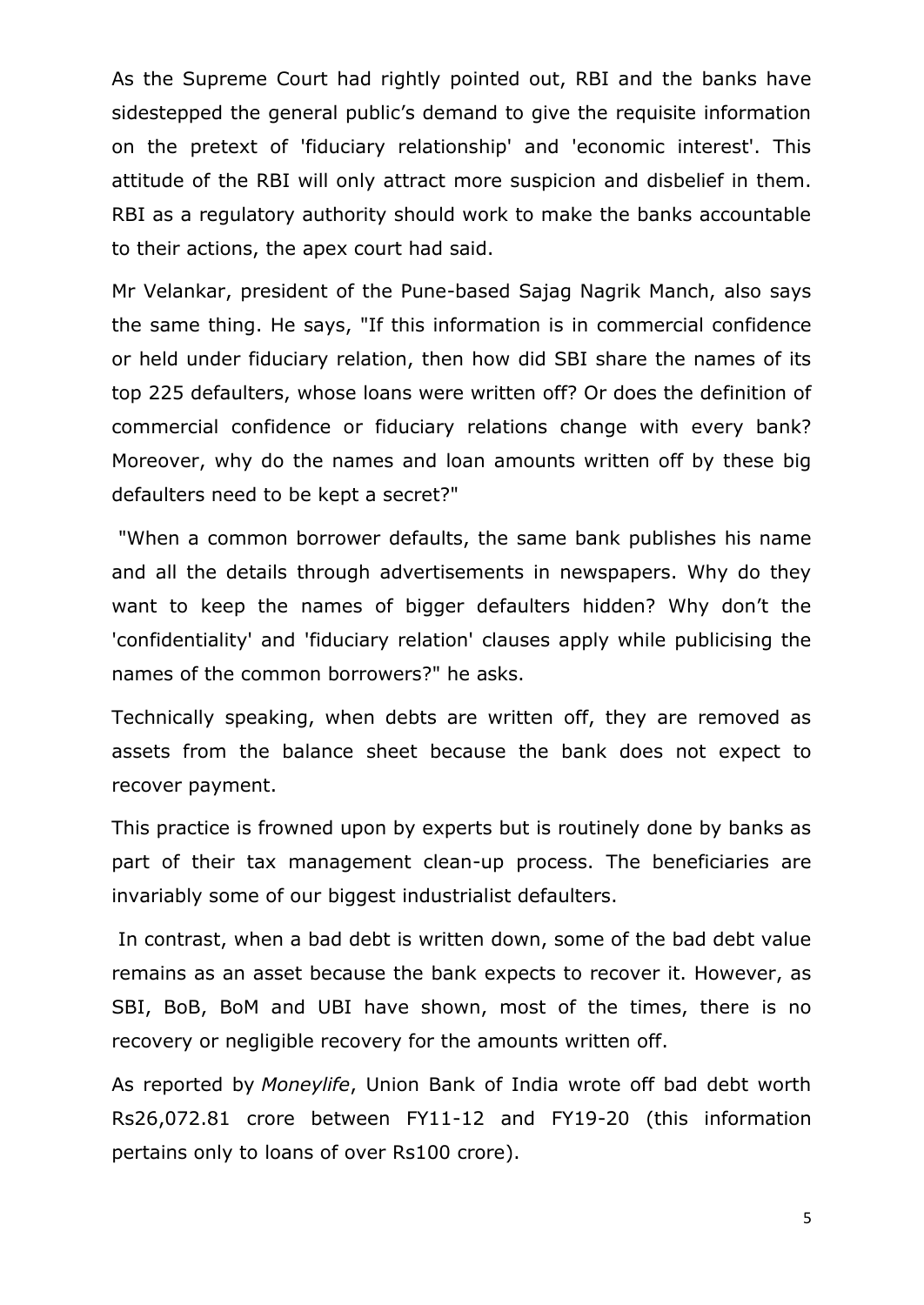### (**Read: Union Bank of India Writes Off [Rs26,027](https://www.moneylife.in/article/union-bank-of-india-writes-off-rs26027-crore-as-bad-loans-in-8-years-stalls-query-on-recoveries-and-big-defaulters-names/61409.html) Crore as Bad Loans in 8 years; Stalls Query on Recoveries and Big [Defaulters'](https://www.moneylife.in/article/union-bank-of-india-writes-off-rs26027-crore-as-bad-loans-in-8-years-stalls-query-on-recoveries-and-big-defaulters-names/61409.html) [Names](https://www.moneylife.in/article/union-bank-of-india-writes-off-rs26027-crore-as-bad-loans-in-8-years-stalls-query-on-recoveries-and-big-defaulters-names/61409.html)**)

Bank of Maharashtra has written off bad loans of over Rs7,402 crore in the past years, while recovering a paltry 4% in over eight years through recovery efforts. The lender wrote off bad debts worth Rs7,402 crore during four out of the past eight years, while recovering just Rs253.55 crore. (**Read: Bank of [Maharashtra](https://www.moneylife.in/article/bank-of-maharashtra-writes-off-rs7100-crore-bad-loans-recovers-just-4-percentage-in-8-years/61189.html) Writes Off Rs7,100 Crore Bad Loans; [Recovers](https://www.moneylife.in/article/bank-of-maharashtra-writes-off-rs7100-crore-bad-loans-recovers-just-4-percentage-in-8-years/61189.html) Just 4% in 8 Years**)

From 2012 to 2020, BoB had technically written off 97 accounts with bad debts of Rs100 crore and more. These add up to Rs21,476.89 crore over eight years, while recovery in that same period is just 4.91% or Rs1,056.53 crore. (**Read: Bank of Baroda [Follows](https://www.moneylife.in/article/bank-of-baroda-follows-sbi-writes-off-rs21474-crore-in-bad-loans-recovers-only-rs1057-crore-in-past-8-years/61150.html) SBI, Writes Off [Rs21,474](https://www.moneylife.in/article/bank-of-baroda-follows-sbi-writes-off-rs21474-crore-in-bad-loans-recovers-only-rs1057-crore-in-past-8-years/61150.html) Crore in Bad Loans; Recovers only Rs1,057 Crore in Past 8 [Years](https://www.moneylife.in/article/bank-of-baroda-follows-sbi-writes-off-rs21474-crore-in-bad-loans-recovers-only-rs1057-crore-in-past-8-years/61150.html)**)

Similarly, from FY12-13 to FY19-20, SBI, the country's largest lender, wrote off bad loans worth Rs1.23 lakh crore of bad debt but recovered a paltry Rs8,969 crore. (**Read: SBI Writes Off [Rs1.23](https://www.moneylife.in/article/sbi-writes-off-rs123-lakh-crore-of-bad-debt-recovers-paltry-rs8969-crore-in-8-years/60905.html) Lakh Crore of Bad Debt, [Recovers](https://www.moneylife.in/article/sbi-writes-off-rs123-lakh-crore-of-bad-debt-recovers-paltry-rs8969-crore-in-8-years/60905.html) Paltry Rs8,969 Crore in 8 Years!**)

A few months ago, there were a lot of heated arguments about written off loans of big defaulters. In April, the Reserve Bank of India (RBI) had said that Indian banks have technically written off a staggering amount of Rs68,607 crore due from 50 top wilful defaulters, including absconding diamantaire Mehul Choksi. RBI had revealed this information in reply to an RTI query filed by Saket Gokhale.

However, at that time, everyone from the government, including the Union finance ministry and supporters of the government had insisted that technical write-off does not mean waiving off loans and efforts are on for the recovery of these written off loans.

Meanwhile, State-run lenders continue to write off huge amounts of bad loans without any real effort on recovery. All this happens, as Mr Velaknar has rightly pointed out, due to lack of checks and balances in banks by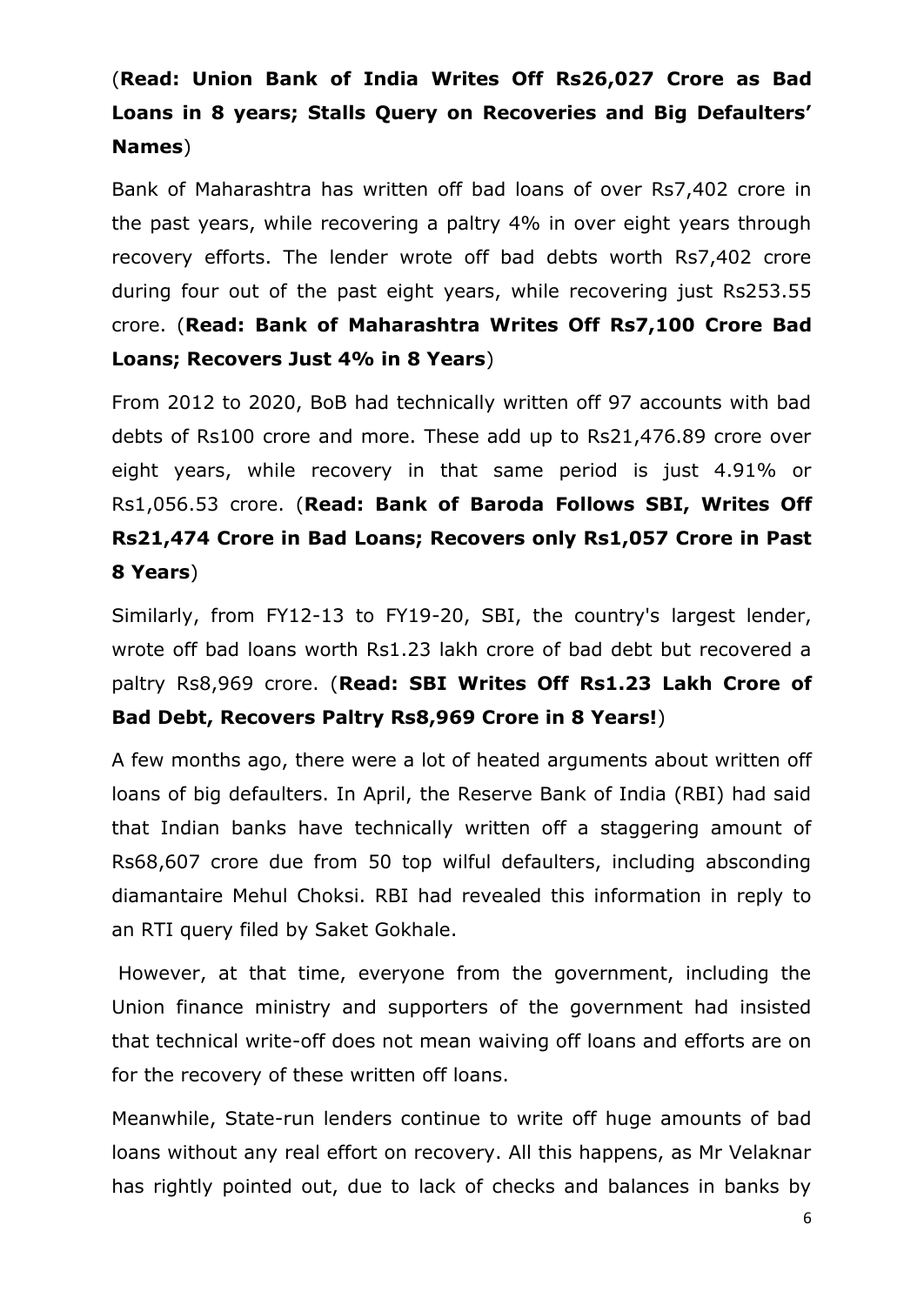the regulator and the concerned authorities. In the end, it is the common bank customer who pays for all this financial manipulation and bad bookkeeping, either through increased charges for every service or by receiving lower interest rates from the lenders on deposits or savings account.

## **GDP numbers should alarm us all, says Raghuram Rajan**

[SPECIAL CORRESPONDENT](https://www.thehindu.com/business/Economy/gdp-numbers-should-alarm-us-all-says-raghuram-rajan/article32540742.ece?homepage=true) NEW DELHI, SEPTEMBER 07, 2020

### THE MARK HINDU

### *Government and its bureaucrats need to be frightened out of their complacency, opines former RBI Governor*

The [23.9% contraction in GDP growth](https://www.thehindu.com/business/Economy/indias-gdp-contracts-by-record-239-in-q1/article32489345.ece) numbers for the first quarter of FY 2020-21 "should alarm us all" and the government and its bureaucrats need to be "frightened out of their complacency" and into meaningful activity, former Reserve Bank of India Governor Raghuram Rajan said in a LinkedIn post.

With discretionary spending expected to stay low until the virus is contained, government-provided relief becomes all the more important, Mr. Rajan said, adding that the government's reluctance to do more today to conserve resources for a possible future stimulus is a "self-defeating" strategy.

"Without relief measures, the growth potential of the economy will be seriously damaged," he said.

Mr. Rajan said that the 23.9% contraction in India, which will probably be worse when estimates of the damage in the informal sector come out, compares with a drop of 12.4% in Italy and 9.5% in the United States two of the most COVID-19-affected advanced countries.

"Yet India is even worse off than these comparisons suggest. The pandemic is still raging in India, so discretionary spending, especially on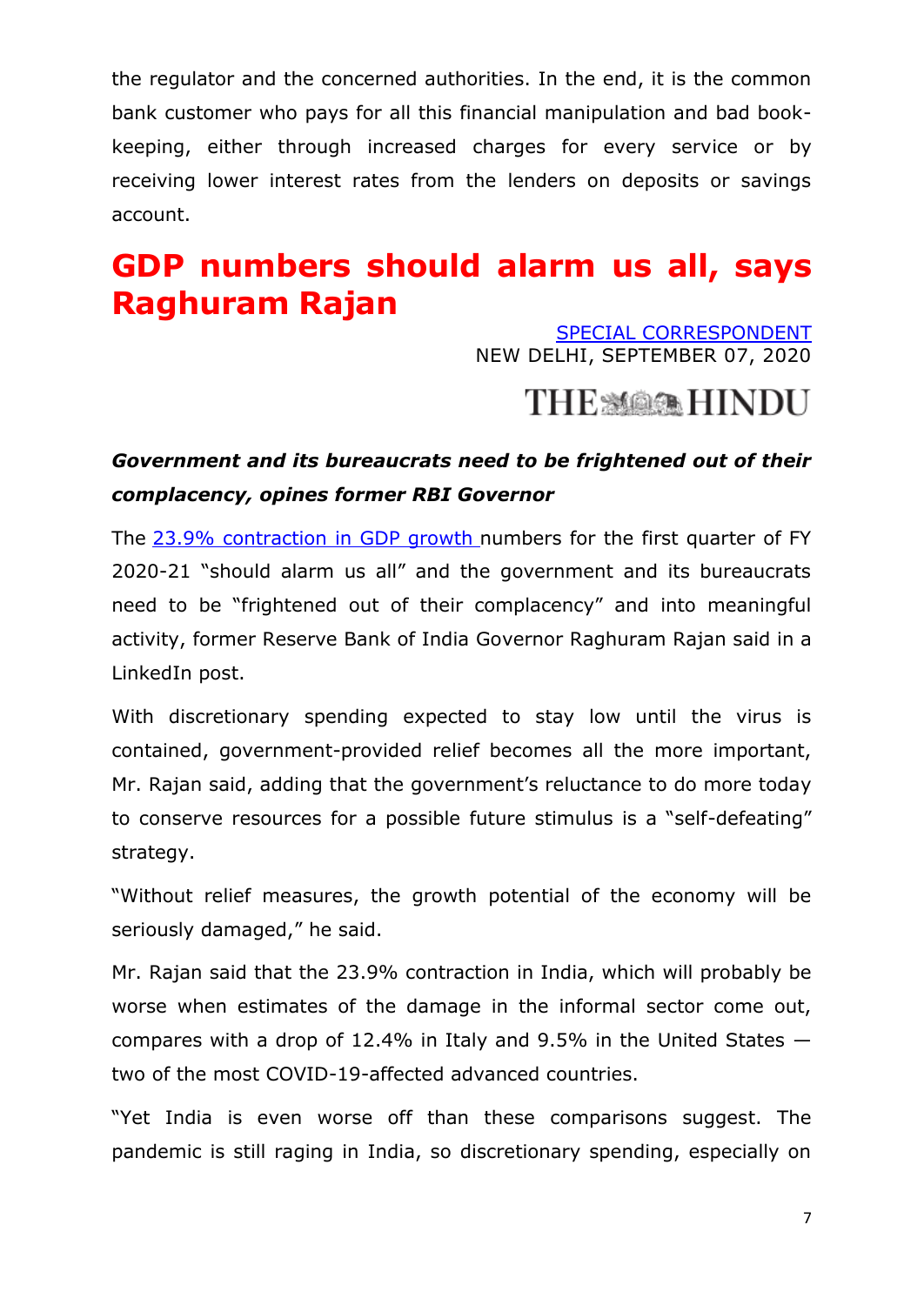high-contact services like restaurants, and the associated employment, will stay low until the virus is contained," he said.

―Government-provided relief becomes all the more important. This has been meager; primarily free food grains to poor households; and credit guarantees to banks for lending to small and medium (SMEs) firms, where the take down has been patchy," Mr. Rajan added.

Further explaining, the former RBI Governor said if you think of the economy as a patient, relief is the sustenance the patient needs while on the sickbed and fighting the disease. Without relief, households skip meals, pull their children out of school and send them to work or beg, pledge their gold to borrow, let EMIs and rent arrears pile up. Similarly, without relief, small and medium firms – think of a small restaurant – stop paying workers, let debt pile up, or close permanently.

"Essentially, the patient atrophies, so by the time the disease is contained, the patient has become a shell of herself. Now think of economic stimulus as a tonic. When the disease is vanquished, it can help the patient get out of her sickbed faster. But if the patient has atrophied, stimulus will have little effect," he said.

Even if people start earning, indebted households will not consume freely, especially if they believe they have to manage further periods without livelihoods or government help. Similarly, even small and medium firms that have stayed open but have huge unpaid bills and interest will not be able to function well.

He noted that Brazil, which has spent tremendously on relief, is seeing a much lower downgrade to medium term growth than India. "So, government officials who hold out the possibility of a stimulus when India finally contains the virus are underestimating the damage from a more shrunken and scarred economy at that point."

Instead of claiming there is a  $V$ -shaped recovery round the corner, Mr. Rajan said, they should wonder why the United States, despite spending over 20% of GDP in fiscal and credit relief measures, is still worried the economy will not return to pre-pandemic GDP levels by the end of 2021.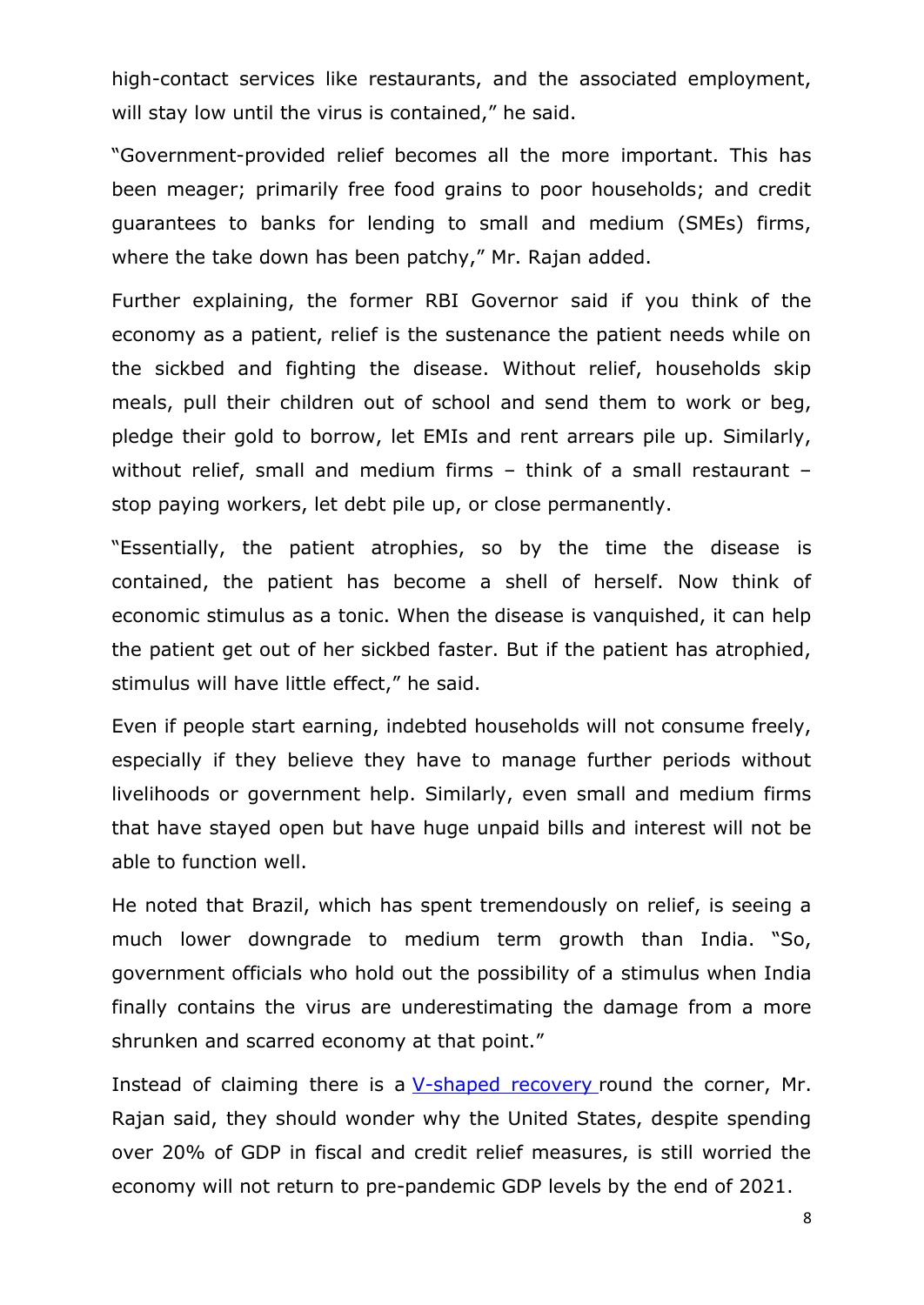#### **'Pessimistic mindset'**

Stating that because of the pre-pandemic growth slowdown and the government's strained fiscal condition, officials believe it cannot spend on both relief and stimulus, he said this mindset is too pessimistic, but the government will have to expand the resource envelope in every way possible, and spend as cleverly as possible.

"It also has to take every action that can move the economy forward without additional spending. All this requires a more thoughtful and active government. Unfortunately, after an initial burst of activity, it seems to have retreated into a shell," he said.

On the resource front, Mr. Rajan said, India could borrow more without scaring the bond markets if it committed to return to fiscal viability over the medium term – for example, by setting future debt reduction targets through legislation, and committing to honest and transparent fiscal numbers with a watchdog independent fiscal council.

In addition to borrowing, the government should prepare public sector firm shares for on-tap sale, to take advantage of every period of market buoyancy. "The current period of buoyancy already looks like a missed opportunity," he said. Many government and public sector entities have surplus land in prime urban areas, and those too should be readied for sale. Even if sales do not take place immediately, preparations for sale, as well as an announced time table, will give bond markets greater conviction the government is serious about restoring fiscal stability.

―Turning to government spending, the key will be to prioritize. MNREGA is a tried and tested means of providing rural relief and should be replenished as needed. Given the length of the pandemic, more direct cash transfers to the poorest households, especially in urban areas that do not have access to MNREGA, is warranted," he said, adding that government and public sector firms should clear their payables quickly so that liquidity moves to corporations.

In addition, small firms below a certain size could be rebated the corporate income and GST tax they paid last year, with the rebate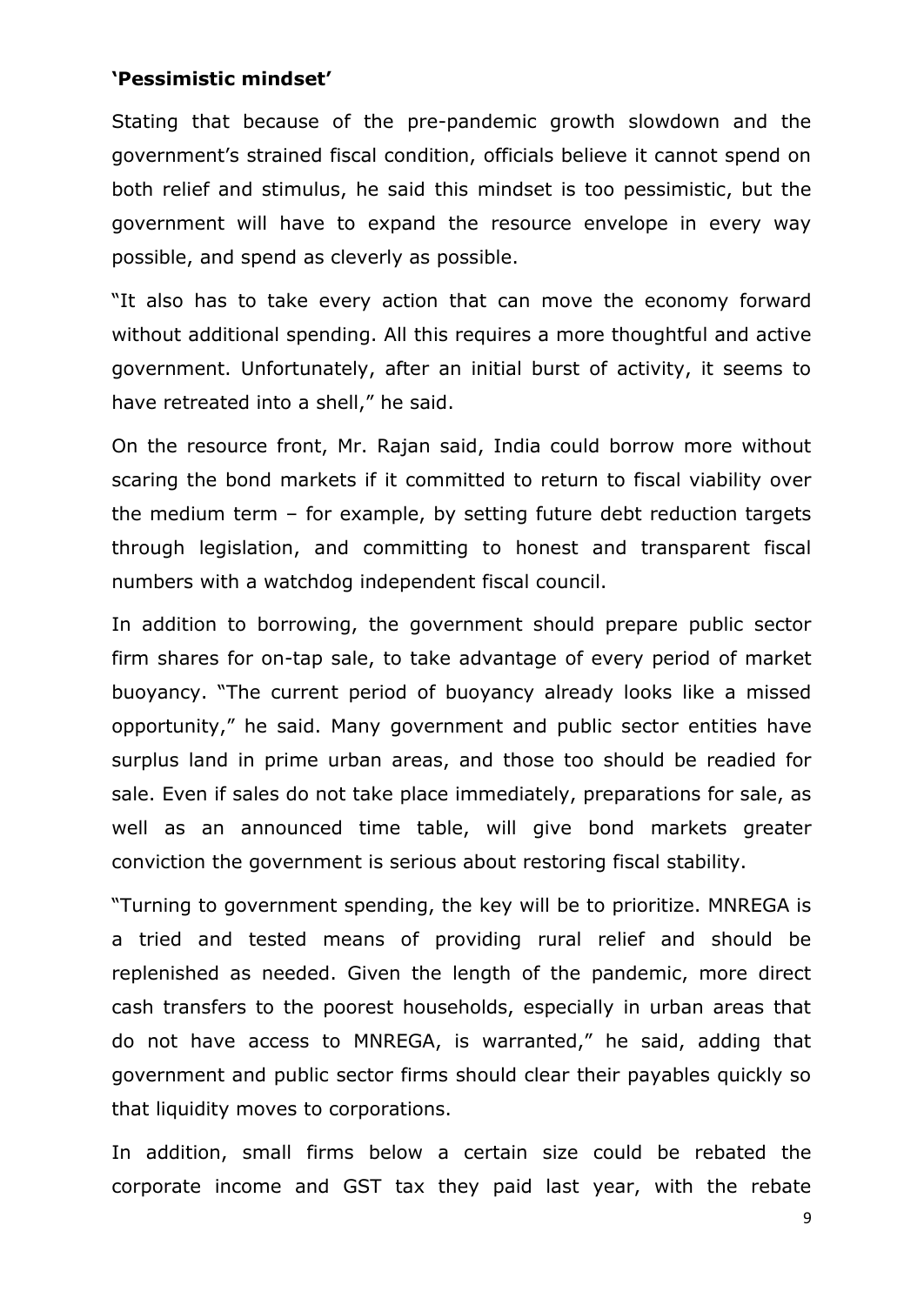tapering off with firm size. "This would be an objective way of helping small viable firms based on a hard-to-manipulate metric, even while rewarding them for their honesty. Finally, the government will likely have to set aside resources to recapitalize public sector banks as the extent of losses are recognized."

He suggested that the private sector should also be urged to give a helping hand. Cash-rich platforms like Amazon, Reliance, and Walmart, he said, could help smaller suppliers get back on their feet, even funding some of them.

"All large firms should be incentivized to clear their receivables quickly. As the various payment moratoria come to an end, a number of entities will be unable to repay. Instead of reacting in a piece-meal way, the government should have a well-thought-out plan to deal with the coming financial distress," he said, adding that a a variety of structures should be in place to help debtors and claimants such as landlords and banks reach agreements to restructure obligations, including having unpayable amounts written off.

A number of arbitration forums should be set up to renegotiate claims of various sizes. Civil courts, debt recovery tribunals, and the NCLT should be beefed up to provide rapid back-up judgments, he recommended.

"Given the depth of the contraction, stimulus will also be needed, especially investment in infrastructure construction which creates jobs and increases demand for all manner of inputs like cement and steel. The center should replenish the coffers of the state governments, which typically spend more on infrastructure. This can be accounted for as part of the GST dues the center owes the states," Mr. Rajan said.

He added that the Centre should notify shelf-ready projects that are in the National Infrastructure Pipeline for implementation. "Given the lead time for such spending, all this should happen now," he said.

"Reforms can be a form of stimulus, and even if not carried out immediately, a timeline to undertake them can boost current investor sentiment. The world will recover earlier than India, so exports can be a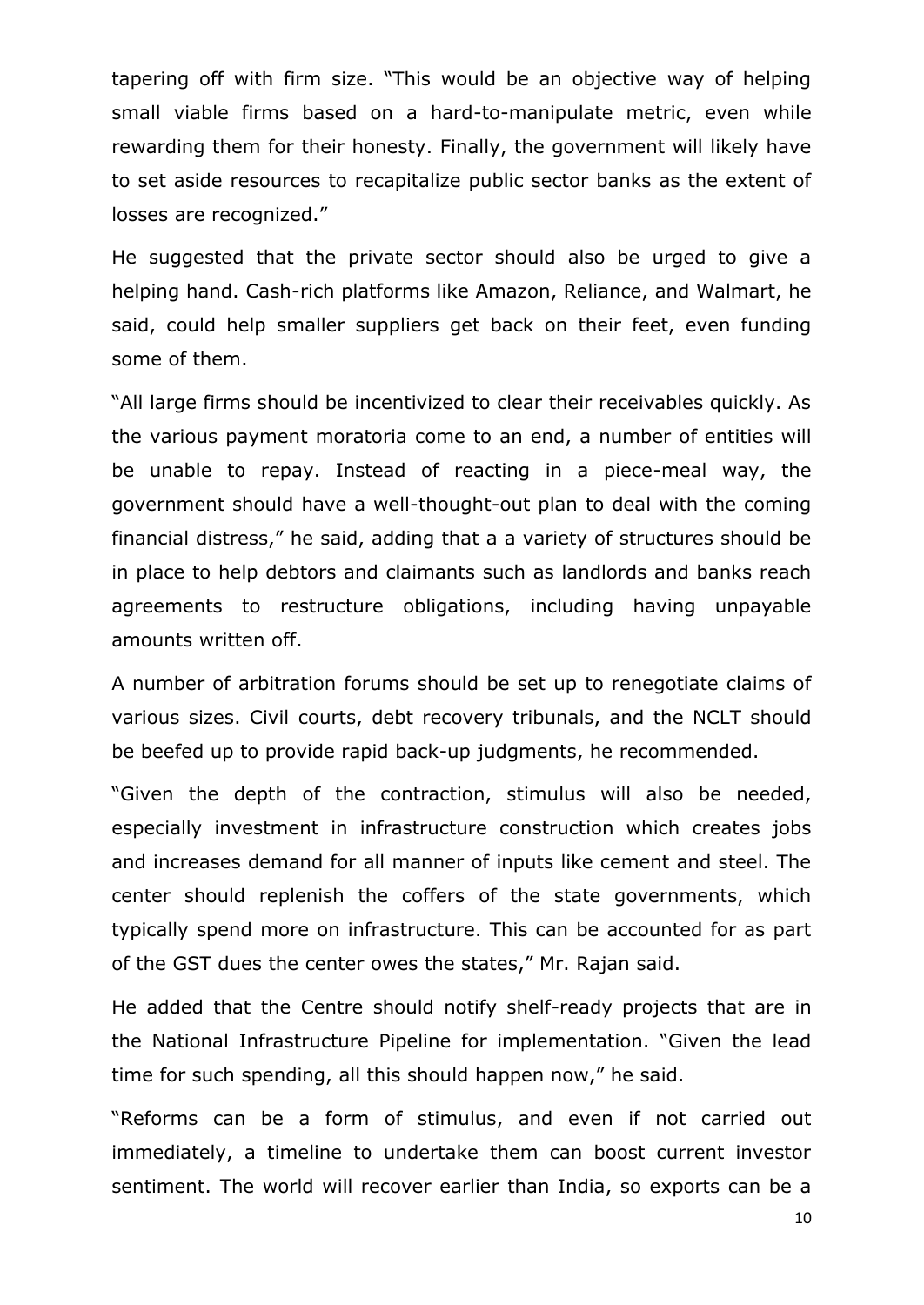way for India to grow. For that to happen, the government has to reverse its recent raising of tariffs so that inputs can be imported at low cost," he said.

Once it resets tariffs, the government should make it harder to change them at whim, else firms will not have the confidence to invest in export production, given how competitive the world is, he said, adding that to improve our competitiveness, long debated reforms to land acquisition, labour, power, and the financial sector should be implemented, as should recently announced reforms in agriculture.

"Temporary half-baked "reforms", such as the recent suspension of labour protections in a number of states, will do little to enthuse industry or workers, and give reforms a bad name," he said.

"India needs strong growth, not just to satisfy the aspirations of our youth but to keep our unfriendly neighbors at bay. The recent pick-up in sectors like autos is not evidence of the much-awaited V-shaped recovery. It reflects pent-up demand, which will fade as we go down to the true level of demand in the damaged, partially-functioning, economy. No doubt, the government and its bureaucrats are working hard as always, but they need to be frightened out of their complacency and into meaningful activity. If there is a silver lining in the awful GDP numbers, hopefully it is that," he concluded.

### **RBI's loan recast plan ready, relief for 26 sectors; banks to follow these rules before restructuring**

[FE Bureau](https://www.financialexpress.com/author/fe-bureau/) | Sep 08, 2020 THE FINANCIAL EXPRESS

*Reserve Bank of India (RBI) on Monday released guidelines for banks to follow while restructuring Covid-stressed loan exposures, across 26 sectors*

*The committee sets 180 days to implement the plan and makes an inter creditor agreement (ICA) mandatory*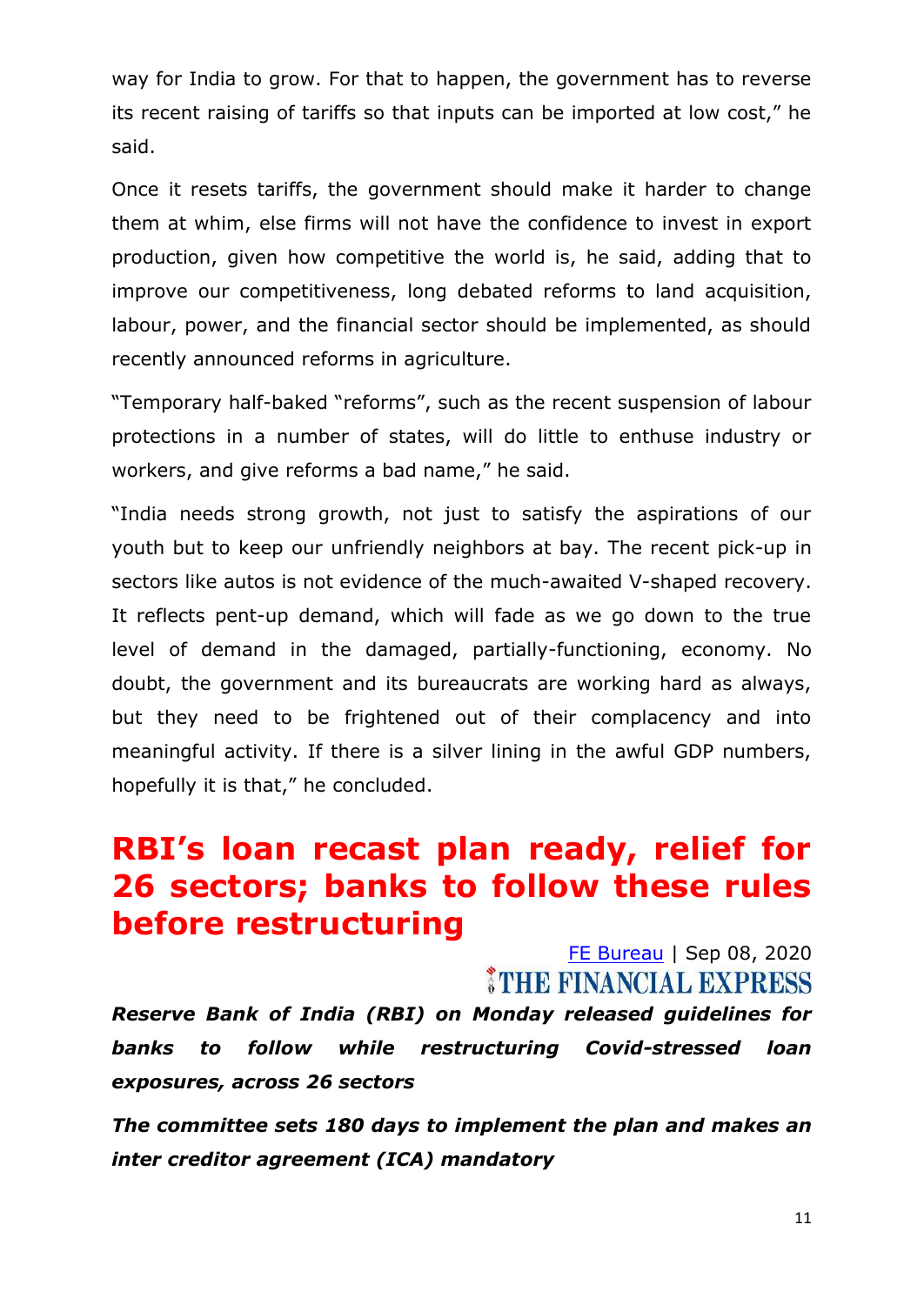Reserve Bank of India [\(RBI\)](https://www.financialexpress.com/tag/rbi/) on Monday released guidelines for banks to follow while restructuring Covid-stressed loan exposures, across 26 sectors. The circular, based on the recommendations given by the KV Kamath Committee, said five financial metrics need to be taken into account while deciding on a recast plan: total outstanding liabilities/ adjusted tangible net worth, total debt/Ebitda, current ratio, debt service coverage ratio, and average debt service coverage ratio. For each of these parameters, RBI has prescribed either a floor or a ceiling.

Experts observed that some of the ratios were strict. For instance, RBI has said the current ratio and DSCR (debt service coverage ratio) in all cases shall be 1.0 and above, and adjusted SCR shall be 1.2 and above. Lenders are expected to ensure that the ratio of the total outside liabilities to the adjusted tangible networth (TOL/ATNW) is complied with when the recast is implemented.

Moreover, this ratio needs to be maintained, in all cases, as per the plan, by March,31 2022, and on an ongoing basis thereafter. However, wherever there is equity infusion, the ratio may be suitably phased-in over the period. All other key ratios shall have to be maintained as per the resolution plan by March 31, 2022 and on an ongoing basis thereafter, RBI said.

The committee sets 180 days to implement the plan and makes an inter creditor agreement (ICA) mandatory. The tenure of a loan may be extended by a maximum of two years, with or without a moratorium, the panel has said. The resolution process shall be treated as invoked once lenders representing 75% by value and 60% by number agree to invoke the same.

The central bank said the resolution plans "shall take into account the pre-Covid-19 operating and financial performance of the borrower and impact of Covid-19 on its operating and financial performance' to assess cash flows for FY21/FY22 and subsequent years, suggesting some degree of flexibility.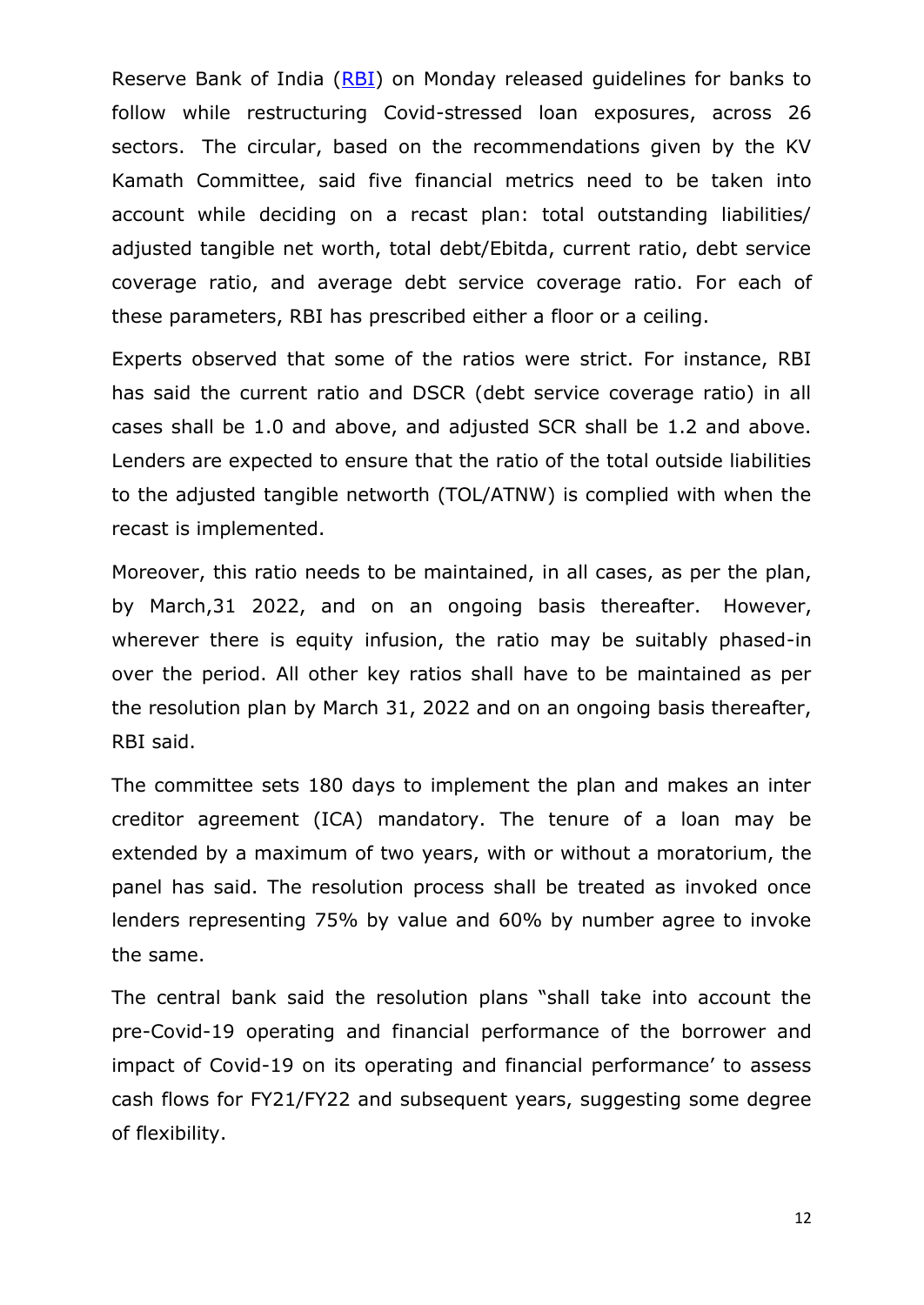"In these financial projections, the threshold TOL/adjusted TNW and debt/Ebitda ratios should be met by FY23. The other three threshold ratios should be met for each year of the projections starting from FY22," the report said, adding that the base case financial projections need to be prepared as part of the plan.

The sector-specific parameters may be considered as guidance for preparation of resolution plan. Also, lenders may adopt a graded approach classifying the impact on borrowers as mild, moderate and severe. ―Considering the large volume and the fact that only standard assets are eligible under the proposed scheme, a segmented approach of bucketing these accounts under mild, moderate and severe stress, may ensure quick turnaround," the report said.

Severe stress cases would require comprehensive restructuring. Exceptions to thresholds were made for five sectors  $-$  auto manufacturing, aviation, real estate, roads and trading — wholesale. Any default by the borrower with any of the signatories to the ICA during the monitoring period shall trigger a review period of 30 days.

If the borrower is in default with any of the signatories to the ICA at the end of the review period, the asset classification of the borrower with all lending institutions, including those who did not sign the ICA, shall be downgraded to non-performing asset (NPA) from the date of implementation of the plan or the date from which the borrower had been classified as NPA before implementation of the plan, whichever is earlier.

## **Forget stimulus, clear your dues: Rs 7 lakh crore unpaid dues to industry by central govt depts and PSUs**

[Prasanta Sahu](https://www.financialexpress.com/author/prasanta-sahu/) | September 8, 2020 **STHE FINANCIAL EXPRESS** 

*If the Centre's dues of Rs 2.5 lakh crore to the Food Corporation of India (FCI) are added, as on March 31, 2020, the unpaid dues by the government to various economic players could climb to around*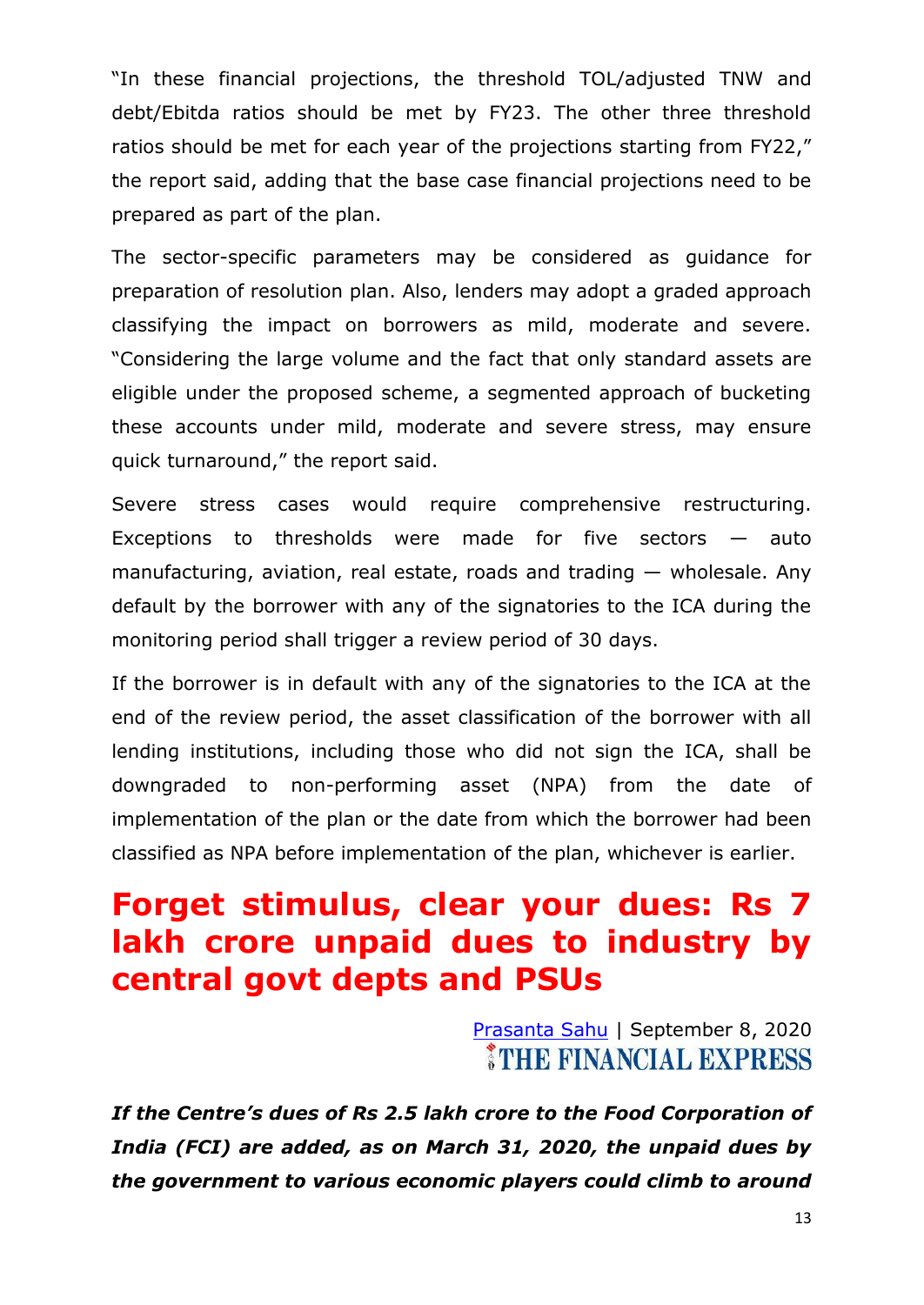*Rs 9.5 lakh crore or 4.2% of the GDP estimated for FY21; in fact, the dues will appear to be much higher when expressed as fraction of GDP given the shrinking GDP*

*The central and state governments owe sugar mills over Rs 9,400 crore; the bulk of this, around Rs 8,300 crore, is owed by the Centre*

Central government departments, central public sector undertakings (PSUs) and some state PSUs together owed around Rs 7 lakh crore in dues to the industry at the end of FY20. The dues may have only risen since, according to official sources. Had these monies been released to the firms concerned, it could have amounted to a big stimulus to the sinking economy, without a corresponding budgetary cost or rise in public-sector borrowings. This is because a large part of these unpaid dues to the industry are on behalf of the state-run undertakings/PSUs, many of which are cash-rich.

Besides various central government departments, the unpaid dues to the industry for goods and services procured in recent years include that of central entities such as NHAI, the railways, India Post and state power distribution entities (SEBs/discoms).

NHAI owed concessionaires, as on February 2020, around Rs 25,900 crore – Rs 5,400 crore for annuity obligations, Rs 19,300 crore of grant for Hybrid Annuity Model projects and Rs 1,200 crore of grant/viability grant funding towards BOT (Toll) projects. These apart, as on December, 2019, more than 300 highways arbitration cases involving total claims by contractors of Rs 78,653 crore were ongoing.

As on March 31, 2020, state discoms had owed Rs 91,860 crore to power generating companies; the dues increased to Rs 1.17 lakh crore as on July 31. Similarly, discoms haven't paid Rs 6,145 crore to PowerGrid Corporation, the transmission utility.

The central and state governments owe sugar mills over Rs 9,400 crore; the bulk of this, around Rs 8,300 crore, is owed by the Centre under various heads like a production subsidy, a buffer stock subsidy and even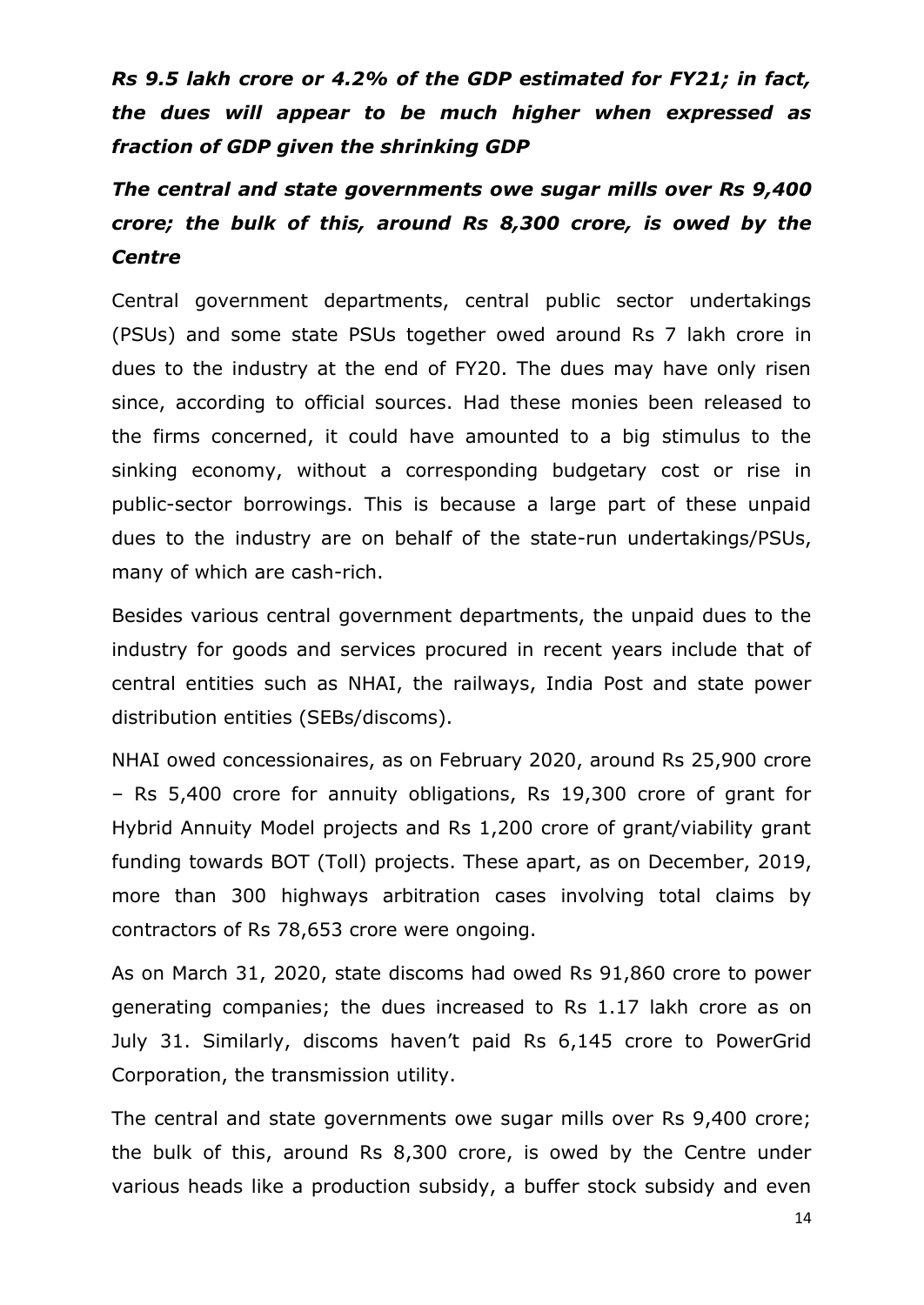interest subvention. Another Rs 1,100 crore is owed by states that bought electricity produced by sugar mills but have yet to pay for it. This is even as the sugar mills owe farmers about Rs 17,300 crore across the country for cane supplies.

As on March 31 this year, the Centre also owed about Rs 27,000 crore to fuel retailers towards expenditure on kerosene and cooking gas subsidy.

Expenditure secretary TV Somanathan recently said the dues from 26 top central PSUs to MSMEs were less than Rs 1,000 crore as on March 31, 2020. Including defence establishments, railways and other departmental undertakings, the dues from the Centre and departmental undertakings were less than Rs 10,000 crore by the end of last fiscal, he had said.

In May, MSME minister Nitin Gadkari had created a flutter by saying that the Central government, state governments and corporate India together owed more than Rs 5 lakh crore to MSMEs.

Former national president of All India Manufacturers Organisation KE Raghunathan had told FE that the government may be referring to the cases reported by MSME Samadhaan website, an online delayed payment monitoring system. Raghunathan had said most of the MSMEs have not taken this route for fear of repercussions to their businesses.

If the Centre's dues of Rs 2.5 lakh crore to the Food Corporation of India (FCI) are added, as on March 31, 2020, the unpaid dues by the government to various economic players could climb to around Rs 9.5 lakh crore or 4.2% of the GDP estimated for FY21; in fact, the dues will appear to be much higher when expressed as fraction of GDP given the shrinking GDP.

Of course, the FCI operations are going on largely unaffected since the NSSF loan facility has been made available to it.

The budgetary (fiscal) cost of the stimulus announced so far  $-1.4\%$  of the GDP  $-$  has been more than offset by the expenditure curbs in other areas. As FE reported earlier, the government is likely to announce another dose of stimulus by October-November, which will focus on infrastructure and construction sectors, and may include an employment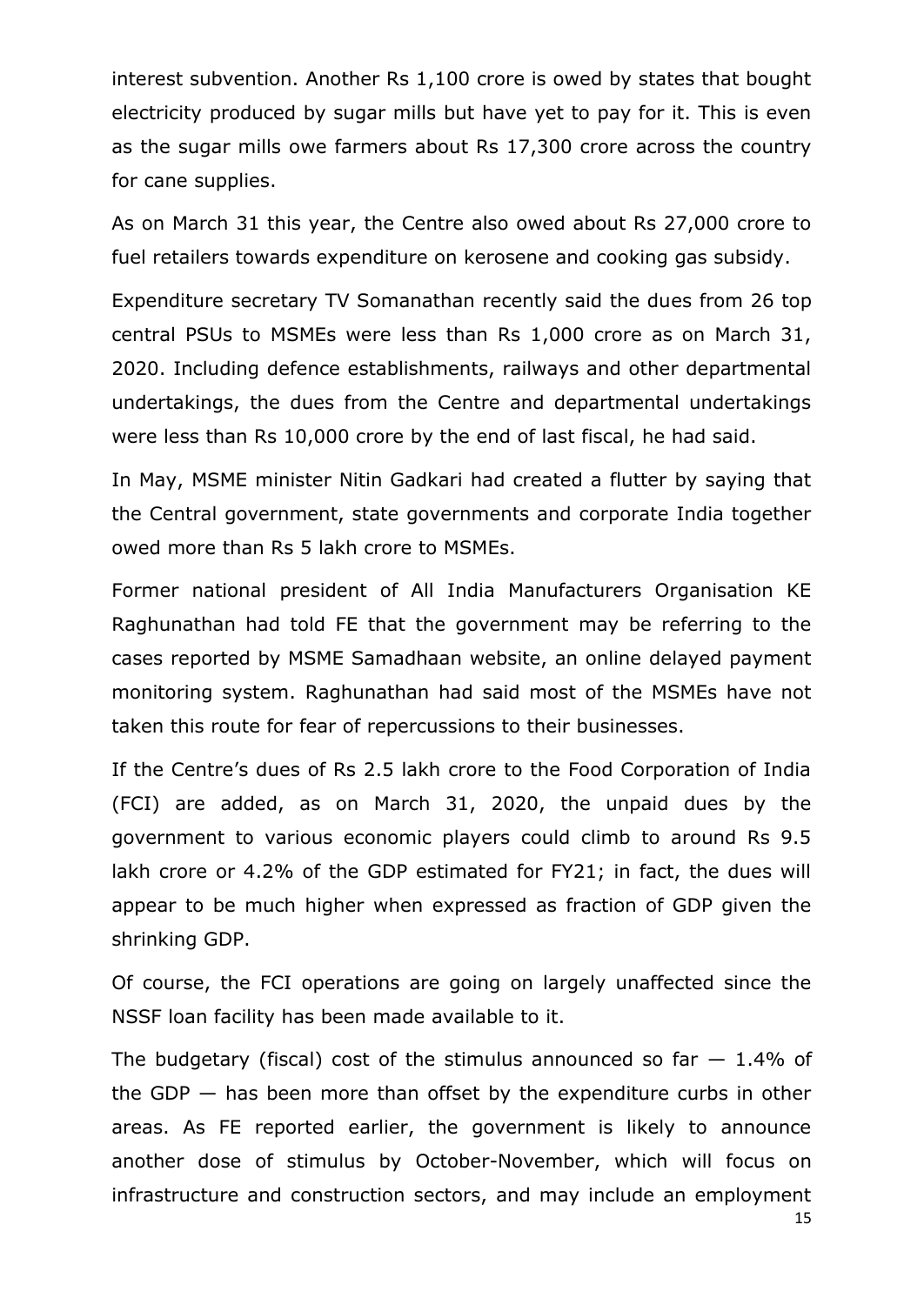scheme for the urban poor on the lines of the Mahatma Gandhi National Rural Employment Guarantee Scheme. However, even this new tranche of stimulus could prove to be economical from a fiscal perspective, even as many economists and analysts warn against such a policy line, given the collapse of private consumption and investments.

The Centre's Budget spending in April-July was up just 11.3% on year, compared with the targeted growth (Budget estimate) for the full year of 13.2%. For July, the spending growth was a mere 6% on year, against 46% achieved in June, according to the official data released separately on Monday. Worse, the budget capex in July at `23,576 crore was down a sharp 47% on year.

## **Rate of decline in key segments of economy has slowed in July: Assocham**

[PTI](https://www.financialexpress.com/author/pti/) | September 7, 2020 THE FINANCIAL EXPRESS

*Fall in steel output too has been arrested to 16.4 per cent in July, after a drop of 56.8 per cent for the April-June period, the chamber said. The Assocham analysis, however, takes production and consumption at the same level due to absence of data about the possible inventory*

*Fall in steel output too has been arrested to 16.4 per cent in July, after a drop of 56.8 per cent for the April-June period, the chamber said*

The rate of decline in output of core segments of the economy has been arrested significantly in July, industry chamber Assocham said on Monday. India's economy had contracted 23.9 per cent in the April-June quarter, hit by the coronavirus-induced lockdowns. According to an analysis by Assocham, cement, steel and coal, which suffered heavy declines in the first quarter, recovered significantly in July 2020, even though the annualised numbers reflect contraction.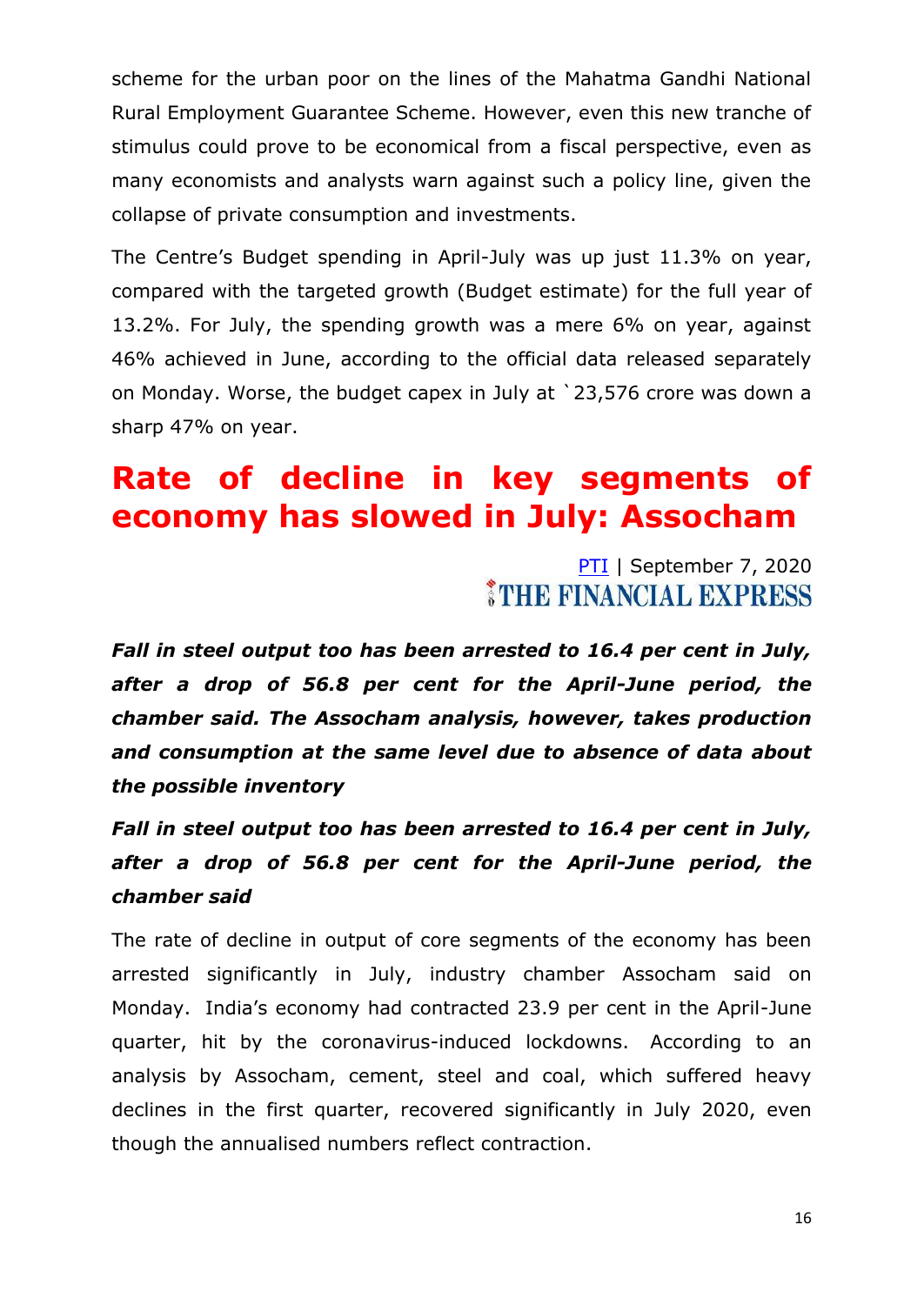"Within the broader index of industrial production, manufacturing has the largest of the weight. Having fallen off the cliff by 40.7 per cent during the April-June quarter, it is likely to witness a rebound when July IIP data is released. However, turnaround to positive growth trajectory could be some time away," Assocham said.

After a contraction of 15 per cent in Q1 of 2020-21 over the same quarter in the previous fiscal, coal production dropped at a much lesser pace of 5.7 per cent in July, it said. Likewise, cement output in July dropped by 13.5 per cent in the month after witnessing a sharp contraction of 38.3 per cent in April-June.

―Even as we are waging an unprecedented war against COVID-19 to safeguard human lives and making best possible efforts to minimise the economic impact, key sectors of the economy are responding well to the new normal. "Whether it is a factory shop floor workman or an officegoer, or a CEO, they are finding ways to cope up with the new reality. Steady restoration of confidence should help, going forward," Assocham Secretary General Deepak Sood said.

Fall in steel output too has been arrested to 16.4 per cent in July, after a drop of 56.8 per cent for the April-June period, the chamber said. The Assocham analysis, however, takes production and consumption at the same level due to absence of data about the possible inventory.

"Things are surely challenging, but certainly not alarming and we will reshape quite well. This is not to under-estimate the unknowns about the pandemic. We hope a break-through in vaccine is achieved sooner than later," Sood added.

Other vital sectors of the economy like electricity and construction too are expected to restore much of their lost traction, Assocham said. The chamber believes that agriculture and allied sector, which remains the bright spot in the challenging times, is likely to retain the positive trajectory, thus boosting segments like tractors, chemicals, fertiliser, twowheelers and non-discretionary consumption.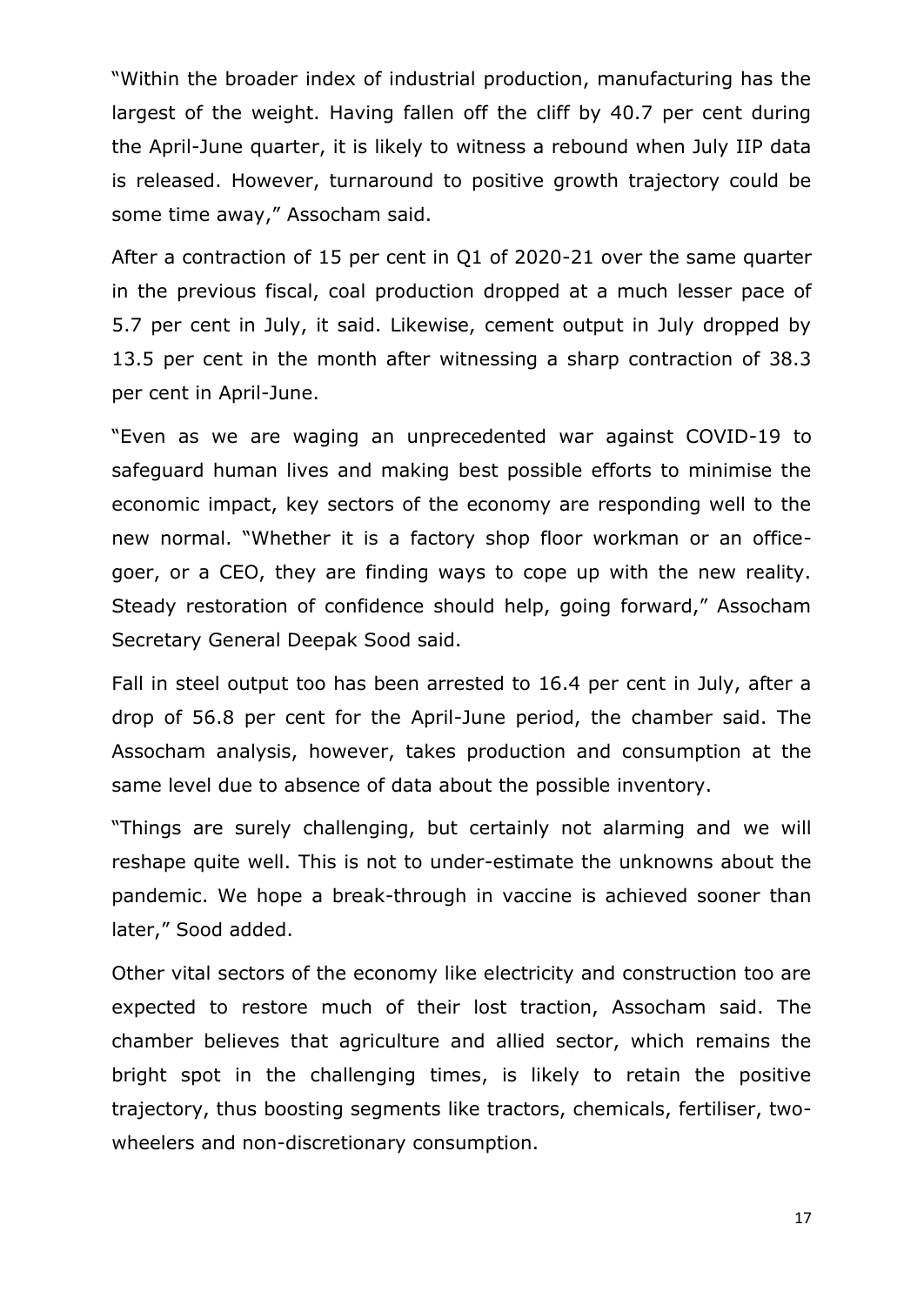### **Global Multidimensional Poverty Index: Niti Aayog to leverage monitoring mechanism, sets up panel**

[PTI](https://www.financialexpress.com/author/pti/) | September 7, 2020 *ITHE FINANCIAL EXPRESS* 

*Niti Aayog is the nodal agency for the MPI. It has also constituted a Multidimensional Poverty Index Coordination Committee (MPICC). Global MPI is an international measure of multidimensional poverty covering 107 developing countries*

The Niti Aayog will leverage the monitoring mechanism of the Global Multidimensional Poverty Index to push forward reforms in the country and in this regard, the government think-tank has also set up a coordination committee. The "Global Multidimensional Poverty Index (MPI) is part of the government's decision to monitor the performance of the country on 29 select global indices", an official release said on Monday.

"The objective of the 'Global Indices to Drive Reforms and Growth (GIRG)' exercise is to fulfil the need to measure and monitor India's performance on various important social and economic parameters and enable the utilisation of these indices as tools for self-improvement, bring about reforms in policies, while improving last-mile implementation of government schemes," it said.

Niti Aayog is the nodal agency for the MPI. It has also constituted a Multidimensional Poverty Index Coordination Committee (MPICC). Global MPI is an international measure of multidimensional poverty covering 107 developing countries. It was first developed in 2010 by Oxford Poverty and Human Development Initiative (OPHI) and United Nations Development Programme (UNDP) for UNDP's Human Development Reports.

The index is released at the High-Level Political Forum (HLPF) on Sustainable Development of the United Nations in July every year, according to the release. Global MPI is computed by assigning scores for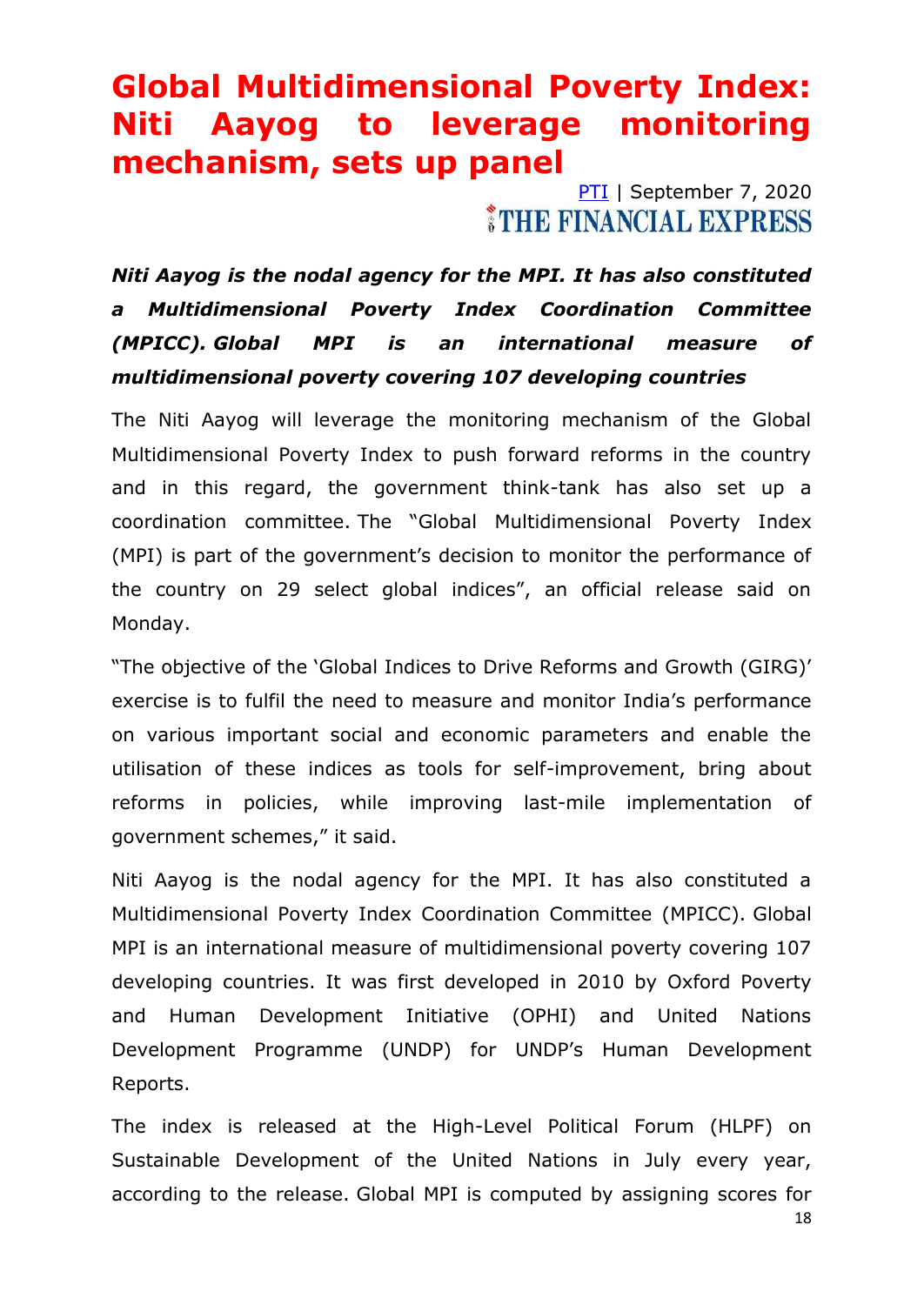each surveyed household on 10 parameters. These are based on nutrition, child mortality, years of schooling, school attendance, cooking fuel, sanitation, drinking water, electricity, housing, and household assets.

It utilises the National Family Health Survey (NFHS), which is conducted under the Ministry of Health and Family Welfare (MoHFW) coordinated by International Institute for Population Sciences (IIPS).

The first meeting of the MPICC was held on September 2.

―Preparation of a MPI Parameter Dashboard to rank states and UTs, and a State Reform Action Plan (SRAP) are at an advanced stage of development. The MPICC will next be organising a workshop with representatives of States and UTs for taking the SRAP forward," the release said. In Global MPI 2020, India was 62nd among 107 countries with an MPI score of 0.123 and 27.91 per cent headcount ratio, based on the NFHS-4 (2015-16) data.

### **ED slaps Rs.100-crore fine on Standard Chartered for 2007 deal**

[Bloomberg](https://www.thehindubusinessline.com/profile/author/Bloomberg-20788/) September 8 | September 08, 2020

# **BusinessLine**

### *An eight-year probe found that Standard Chartered violated the Foreign Exchange Management Act*

India's anti-money laundering agency fined Standard Chartered Plc Rs.100 crore (\$13.6 million) for breaking foreign exchange rules when it worked on the takeover of a local bank, marking one of the country's biggest penalties imposed on an overseas lender.

An eight-year probe found that Standard Chartered violated the so-called Foreign Exchange Management Act — which monitors offshore financial transactions — when it worked with a group of investors to buy a stake in Tamilnad Mercantile Bank Ltd in 2007, according to an August order from India's enforcement agency that was seen by Bloomberg.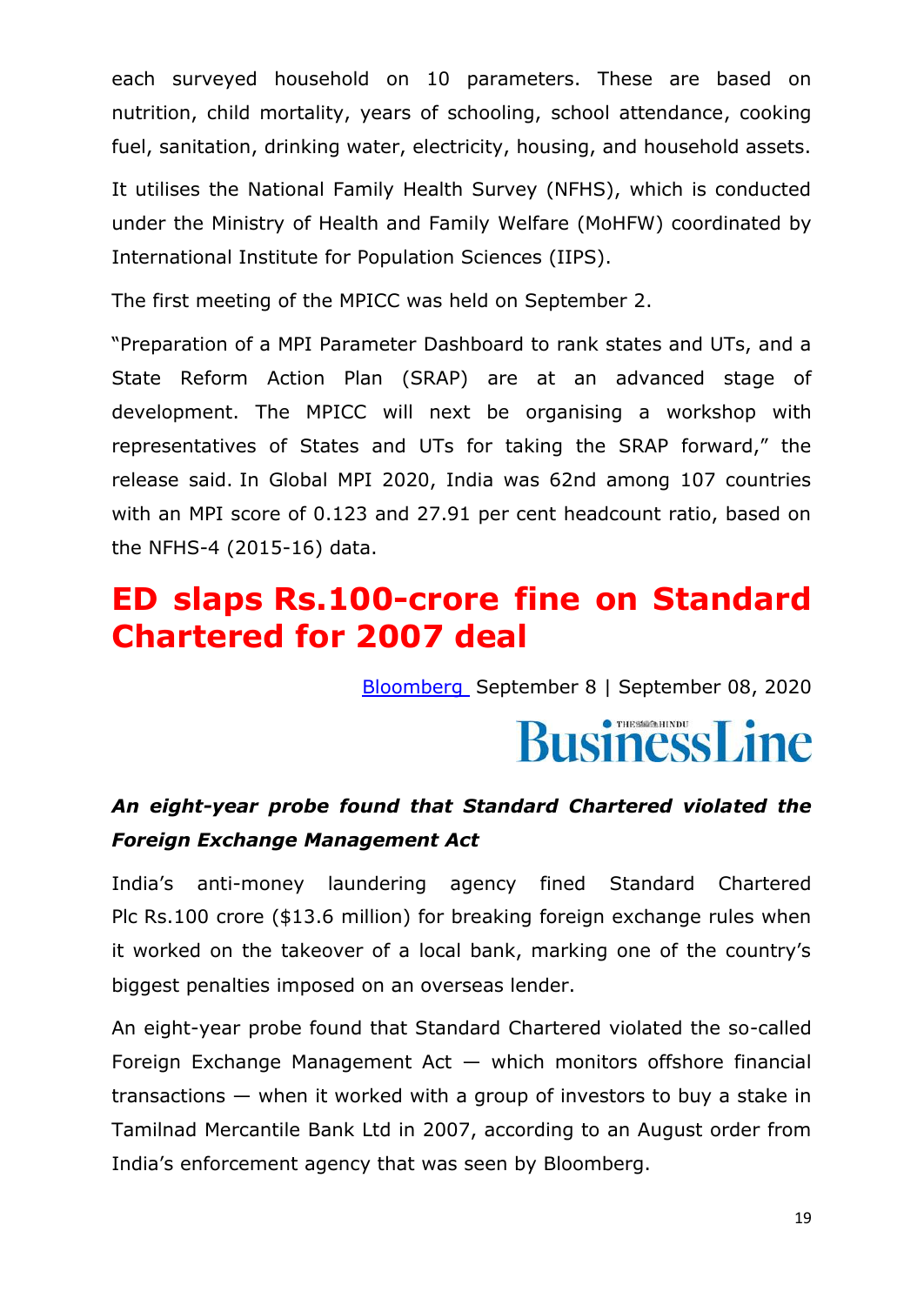Senior officials at Standard Chartered saw an investment in TMB shares as an opportunity that might ripen into an eventually larger ownership for the bank, Sushil Kumar, the enforcement agency's special director, said in the order.

A representative for the British lender confirmed receipt of the order, adding that the bank was evaluating it and so unable to comment further.

#### **Escrow accounts**

Standard Chartered — India's largest foreign bank by branches — also acted as a custodian for shares on the deal, according to the order. Tamilnad Mercantile was fined almost Rs.17 crore for similar charges, the order said.

A spokesman at Tamilnad Mercantile declined to comment, while the Enforcement Directorate didn't immediately respond to an email seeking comment.

The case dates back to about 13 years ago when Tamilnad Mercantile transferred 46,862 shares to overseas investors, including GHI Ltd, Swiss Re Investors, FI Investments and Cuna Group, without seeking permission from India's central bank, according to the order. Some of those shares were then transferred to Sub-Continental Equities Ltd, an affiliate of Standard Chartered in April 2008, without the Reserve Bank of India's permission, it said.

The transfers were done through escrow accounts with Standard Chartered, which acted as a transaction agent and a lender to one of the investors on the deal, the order said.

Standard Chartered, through its affiliate Subcontinental, was a proposed and eventually an actual investor in TMB shares to be purchased through the escrow agreement arrangements, Kumar said.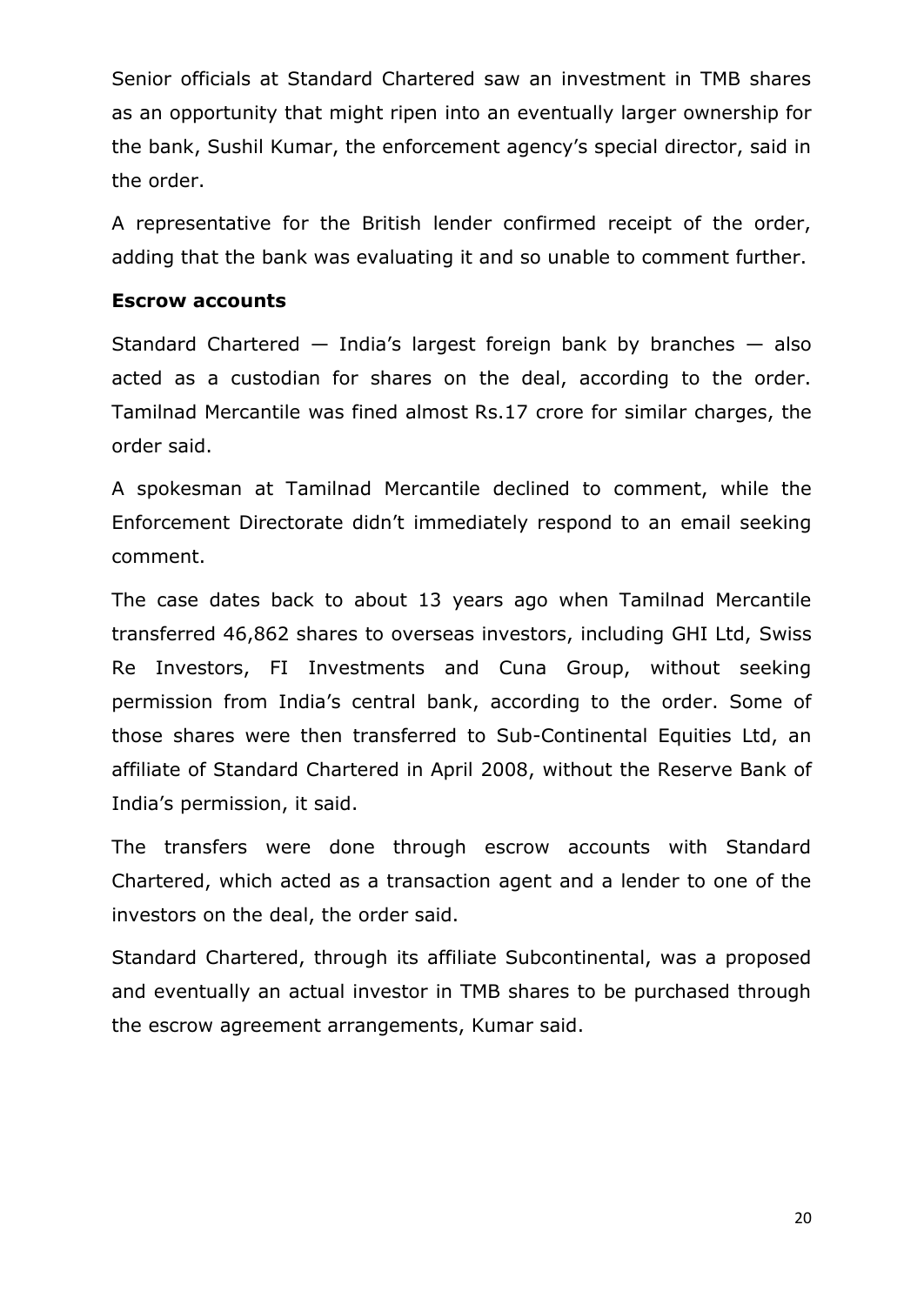## **LIC Act likely to be amended to facilitate public issue**

[Shishir Sinha](https://www.thehindubusinessline.com/profile/author/Shishir-Sinha-19600/) New Delhi | September 07, 2020

### *To list as corporation, ensure no change in sovereign guarantee given to policyholders*

The government is likely to move a Bill in the forthcoming monsoon session of Parliament to amend the Life Insurance Corporation (LIC) Act, 1956.

This amendment, being prepared by the Department of Financial Services (DFS), will facilitate the Initial Public Offering (IPO) of the country's largest life insurer. It will also enhance its paid up equity capital.

The process to appoint merchant bankers has already been initiated. According to sources, the DFS is preparing a Cabinet proposal. The Cabinet may also consider a tagged proposal to give umbrella approval for off loading up to 25 per cent of equity in various tranches.

The government plans to come out with the IPO during the second half of the current fiscal. The amendment in the LIC Act is required to achieve at least three objectives  $-$  to list as a corporation and not as a company, expansion of paid up capital and continuation of sovereign guarantee to shareholders.

Listing as a corporation and not as company is key to ensure sovereign guarantee as there are some issues in giving sovereign guarantee under the Companies Act, 2013.

LIC Act envisages that, "The sums assured by all policies issued by the Corporation including any bonuses declared in respect thereof and, subject to the provisions contained in Section 14 the amounts assured by all policies issued by any insurer the liabilities under which have vested in the Corporation under this Act and all bonuses declared in respect thereof, whether before or after the appointed day, shall be guaranteed as to payment in cash by the Central Government."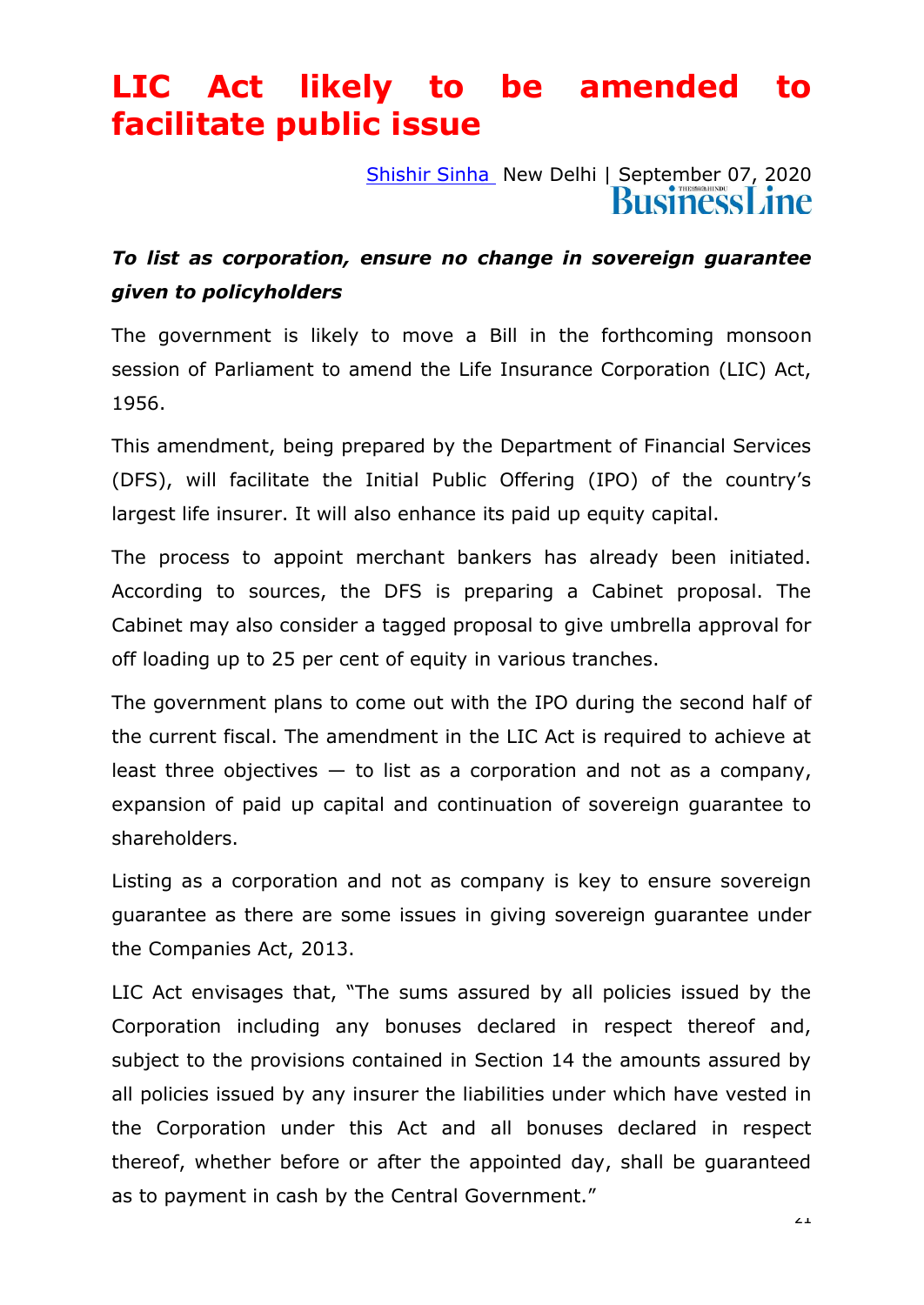The original capital of the Corporation was Rs.5 crore. After the 2011 amendment in the LIC Act was passed, the paid up capital was enhanced to Rs.100 crore.

Considering the size of business and to offer more shares, while retaining the government's shareholding over 50 per cent, the capital base will have to be expanded. The amendment in the Act will help achieve this.

Though, the government has not disclosed how much of its shareholding will be offloaded through the IPO, expectations are that it will be 10 per cent. Once listed, an entity is required to have at least 25 per cent of public shareholding — shares owned by those other than promoters and include institutions and individuals after three years.

According to sources, an umbrella approval of off-loading up to 25 per cent can help the government to approach the market as and when required.

The Budget documents show the government has set a disinvestment target of Rs.2.1-lakh crore, of which Rs.90,000 crore would come from the sale of IDBI Bank and LIC stake.

LIC reported a 12.42 per cent increase in total premium income in 2019- 20 to Rs.3.79 lakh crore as against Rs.3.37 lakh crore in 2018-19. New business performance for the year ending March 2020 has grown by 25.17 per cent in its first year premium, by posting a highest ever figure of Rs.1.77 lakh crore.

## **Rejig of Covid-hit loans: RBI sets 5 key norms for lenders based on Kamath panel recommendations**

[Our Bureau](https://www.thehindubusinessline.com/profile/author/Our-Bureau-15447/) Mumbai | September 07, 2020

# **BusinessLine**

The Reserve Bank of India has specified five key financial parameters that lenders must consider before finalising resolution plans (RP) for eligible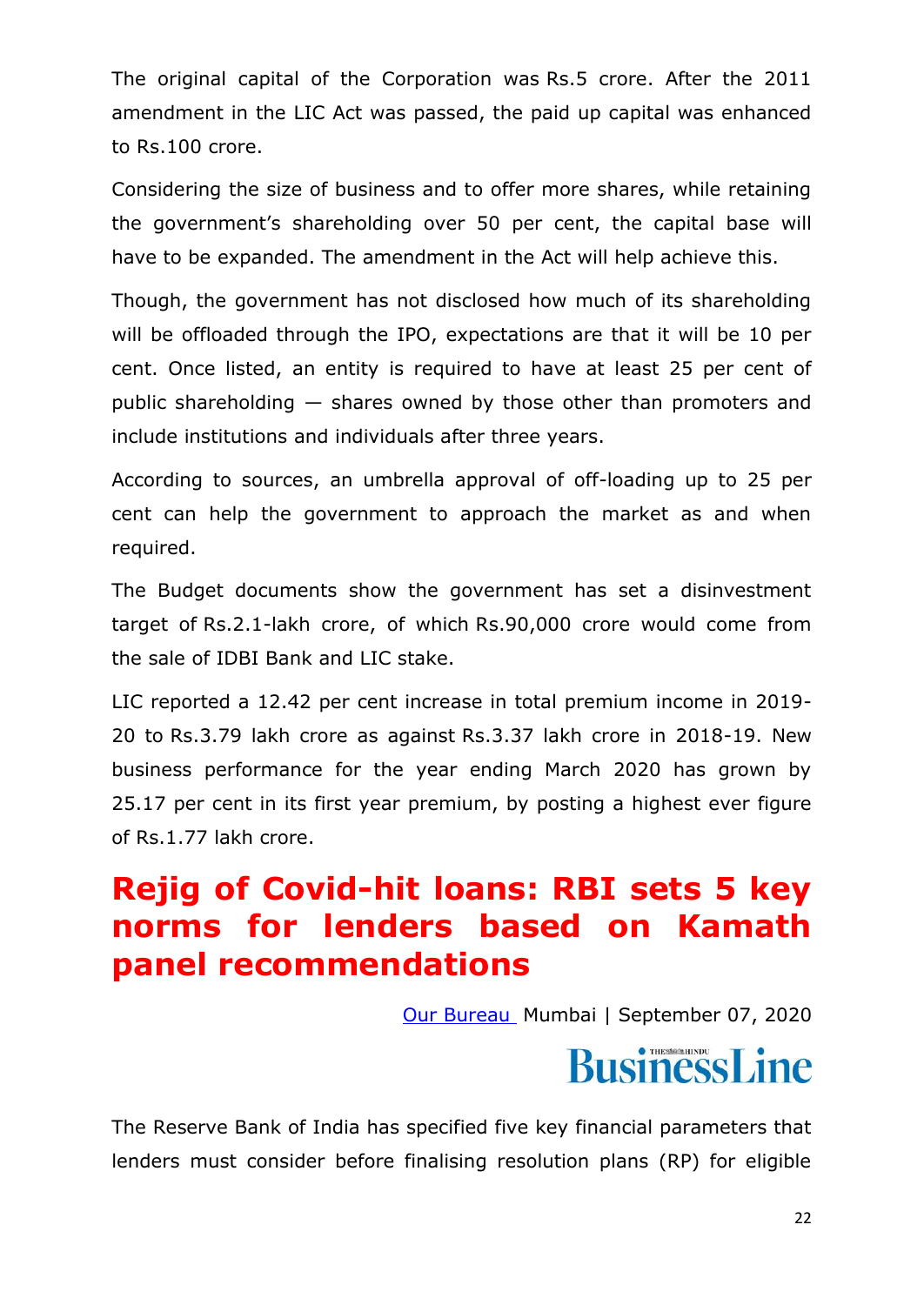borrowers in 26 sectors, ranging from auto to trading, to mitigate the impact of Covid-related stress.

The financial parameters relating to leverage, liquidity and debt serviceability are based on the recommendations of the Expert Committee, headed by former ICICI Bank chief KV Kamath, on a 'Resolution Framework for Covid-related stress'.

In August, the RBI had permitted one-time restructuring of corporate advances and personal loans amid concerns of a spike in bank NPAs due to the Covid-19 pandemic.

Besides auto and trading, the major sectors for which the parameters (ceilings or floors, as the case may be) have been prescribed include aviation, construction, consumer durables/FMCG, corporate retail outlets, gems and jewellery, hotel, restaurants, tourism, power, and real estate.

The five financial parameters are: Total Outside Liabilities (TOL)/Adjusted Tangible Net Worth (ATNW); Total Debt/EBITDA; Current Ratio; Debt Service Coverage Ratio (DSCR); and Average DSCR.

Under the RBI's framework, only borrowers classified as standard and with arrears of less than 30 days as on March 1, 2020 are eligible for resolution.

#### **Other sectors**

Where sector-specific thresholds have not been specified, lending institutions shall make their own internal assessments regarding TOL/ATNW; and Total Debt/EBITDA.

However, the current ratio and the DSCR in all cases shall be 1.0 and above, and ADSCR shall be 1.2 and above.

The central bank said lending institutions are free to consider other financial parameters as well while finalising the resolution plan apart from the mandatory five key ratios and the sector-specific thresholds prescribed.

#### **Graded approach**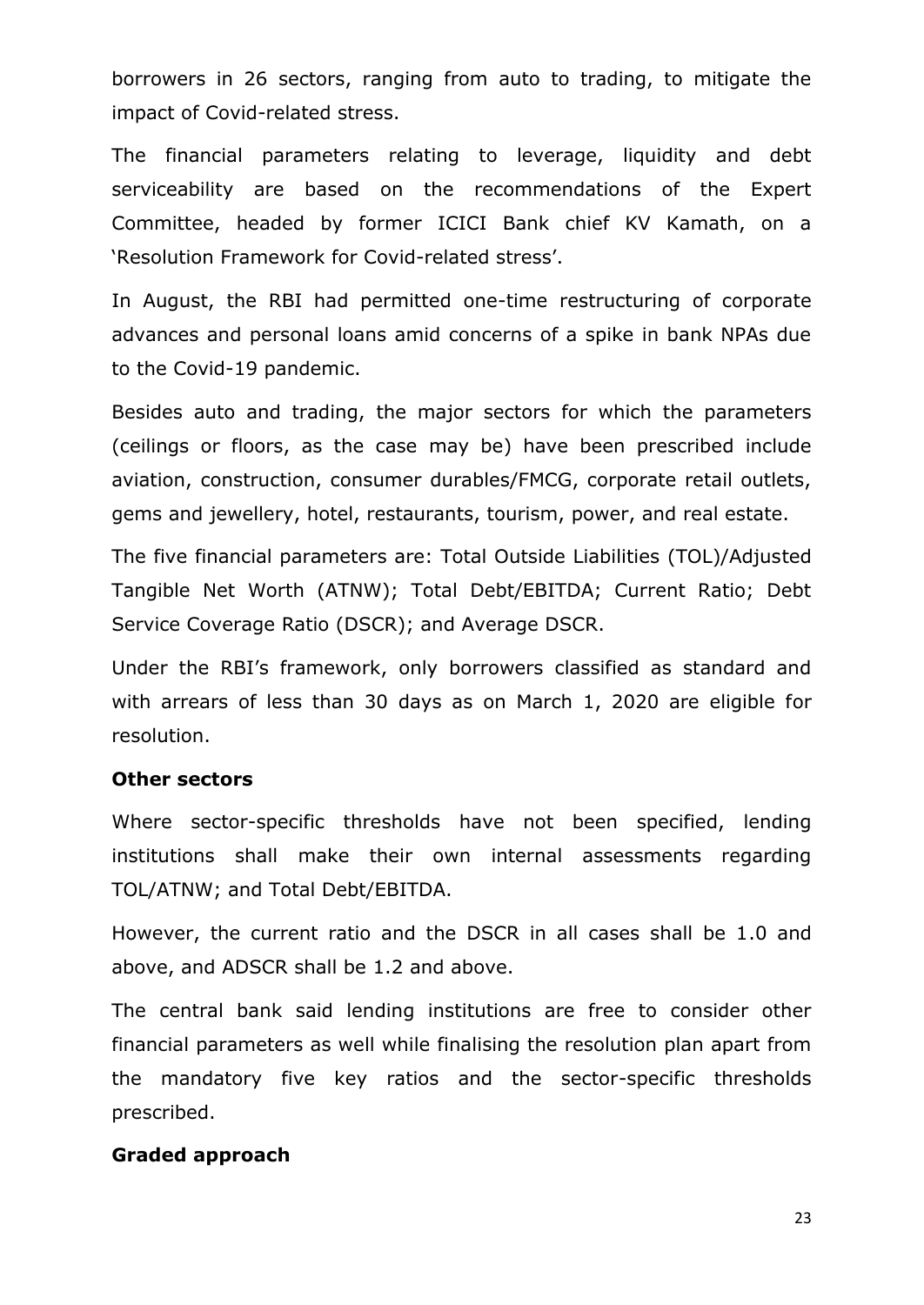Given the varying impact of the pandemic on sectors/entities, the RBI said the lending institutions may, at their discretion, adopt a graded approach depending on the severity of the impact on the borrowers, while preparing or implementing the resolution plan. Such an approach may also entail classification of the impact on the borrowers into mild, moderate or severe, as recommended by the Committee.

India Ratings has estimated that around 7.7 per cent (Rs.8.4-lakh crore) of the total bank credit as at end-March 2020 from corporate and noncorporate segments could get restructured under the Covid resolution framework.

## **ED arrests Deepak Kochhar in money laundering case**

[Our Bureau.](https://www.thehindubusinessline.com/profile/author/Our-Bureau-137009/) Mumbai | September 07, 2020 **Business** ane

The Enforcement Directorate has arrested Deepak Kochhar, husband of Chanda Kochhar, former ICICI Bank MD & CEO, in the ICICI Bank-Videocon loan case. The arrest was made in Delhi after the ED questioned him for a few hours.

The ED had filed a criminal case under the Prevention of Money Laundering Act (PMLA) early last year against Chanda Kochhar, her husband, and Venugopal Dhoot of Videocon Group alleging irregularities in sanction of loans of Rs.1,875 crore by ICICI Bank.

### **Restructuring 2.0: Expert committee leaves little wiggle room for banks, poses challenges**

[Radhika Merwin, BL Research Bureau](https://www.thehindubusinessline.com/profile/author/Radhika-Merwin-BL-Research-Bureau-21759/) | September 07, 2020 **BusinessLine** 

*Arriving at resolution plans can be a herculean task with the panel's one-size fits all approach*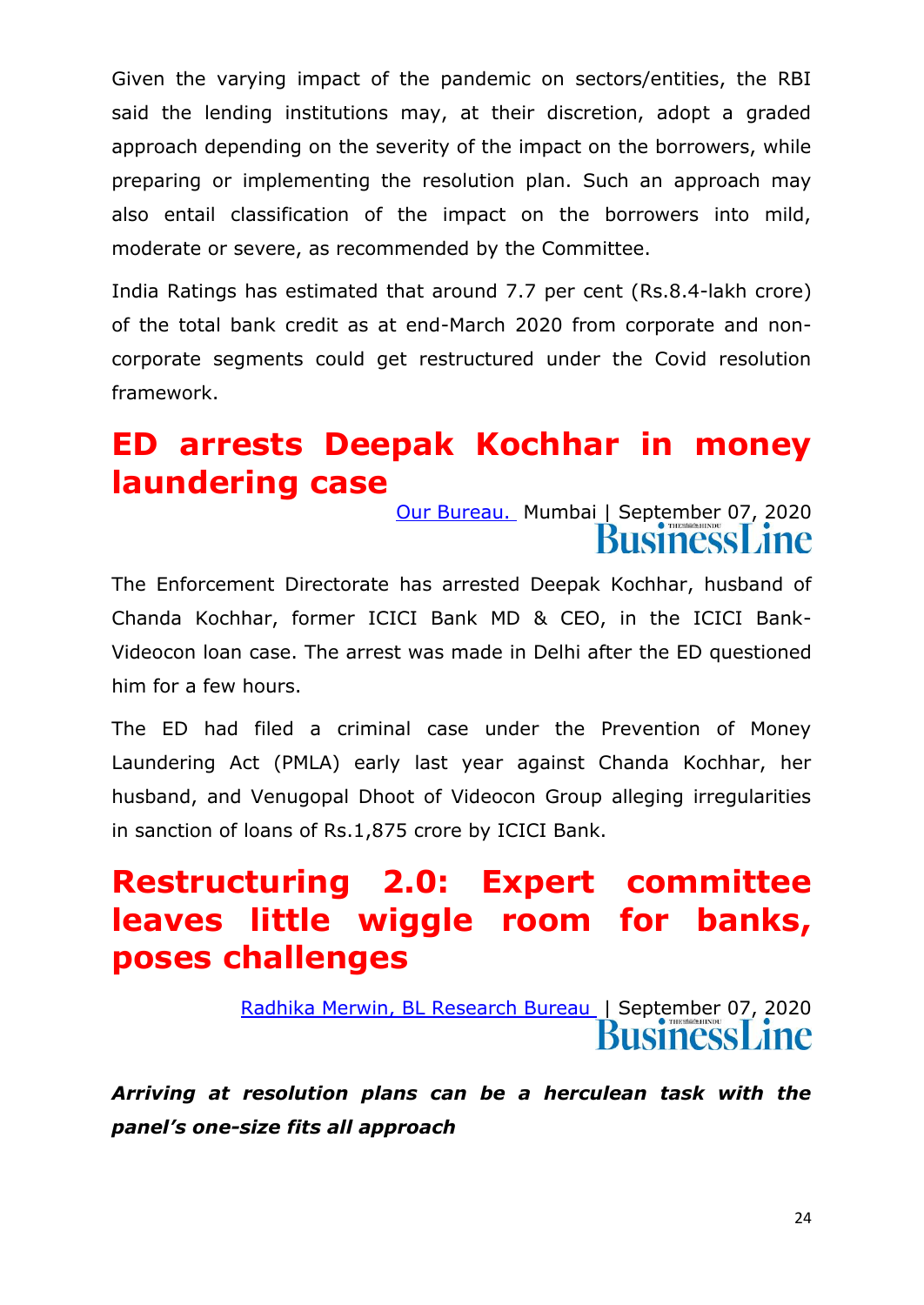Recognizing that the Covid-19 pandemic has affected the best of companies and that the impact has been pervasive across sectors, the expert committee constituted by the RBI to make recommendations on the resolution framework to deal with Covid-led stress, has set out five financial metrics, covering 26 sectors. Sectors such as Agri, IT, food processing, have been excluded from the list of sectors. But with 72 per cent of the banking sector debt (analysed by the committee)- about Rs.37.7 lakh crore-- affected by the Covid pandemic, the list covers a comprehensive set of sectors.

While the committee's recommendations ensure uniformity by putting forth specific thresholds for specific sectors, excessive standardization may prove counter-productive. After all, within each sector, companies operate in different sub-segments, across different markets and are vastly diverse in size and structure. Hence the one-size fits all approach may make it difficult to arrive at a resolution plan. Also, it could be a herculean task to project financial performance and cash flows to prepare the resolution plan, as laid down by the committee, in many cases.

Giving more freedom to banks to set out internal policies and parameters, while deciding on the resolution plan, would have been welcome.

#### **Key recommendations**

To ensure that the restructuring is made available particularly to those borrowers who have been hit by the pandemic (and not perennial stressed accounts), the RBI had mandated that only those borrowers that were 'standard', and not in default for more than 30 days with the bank as on March 1, 2020, will be eligible for restructuring.

The expert committee was to recommend a list of financial parameters which would need to be factored into the assumptions for each resolution plan, and sector specific benchmark ranges for such parameters.

The panel has selected five financial parameters--total outside liability / adjusted tangible net worth (TOL / ATNW, essentially debt to equity), total debt / EBIDTA, current ratio (current assets by current liabilities), debt service coverage ratio (for the relevant year) and average debt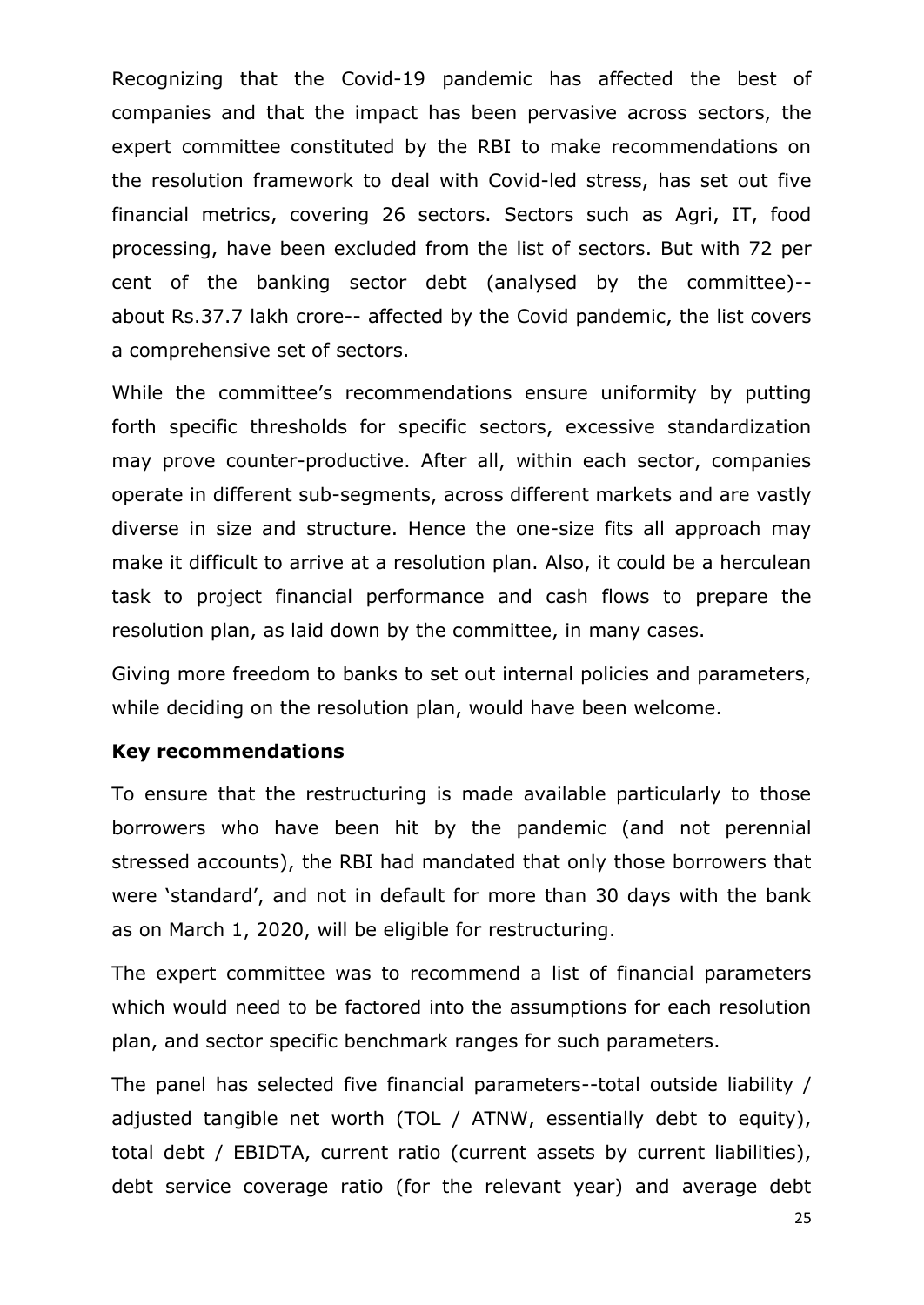service coverage ratio (for period of the loan)---covering key aspects of leverage, liquidity and debt serviceability.

Given that the ideal levels of these ratios would vary across sectors, the committee has set different thresholds for each of the 26 sectors. For instance, while TOL/ATNW threshold for auto and auto components is fixed at  $\leq$ =4 and  $\leq$ =4.5 respectively, for aviation and real estate (commercial) which use more debt financing the limit has been set at a higher  $\leq$ =6 and  $\leq$ =10 respectively. For total debt/ EBIDTA the threshold ranges between  $\lt$  =4 to  $\lt$  =12.

Current ratio for all sectors has to be  $\geq$  = 1, barring aviation (set at lower 0.4) because of its cash and carry model for revenue purpose.

#### **Apparent hitches**

While the committee has recognized sector-specific disparities, it has failed to take cognizance of distinctions within a sector across companies. This could pose challenges in arriving at resolution plans in many of the cases. For instance, within the auto components space, there are players that differ vastly in size, in the products they manufacture and the subsegments (cars, CVs, or two-wheelers etc.) they cater to. It would be difficult to arrive at a resolution plan based on fixed parameters, in many cases.

To meet the set of five financial metrics itself may be difficult, as in certain cases, many of these metrics may not be relevant or difficult to assess. For instance in case of roads sector, the committee has itself stated that given that the financing is cash flow based and at SPV level, ratios like TOL / ATNW, Debt/EBITDA and current ratio may not be relevant at the time of restructuring. There could be other companies in other sectors which have a negative working capital cycle, which may not be able to meet the panel's threshold limits on current ratio.

#### **Projections difficult**

The panel has stated that the sector specific parameters are to be considered as guidance for preparation of resolution plan for a borrower in the specified sector. The plan should be prepared based on the pre-Covid-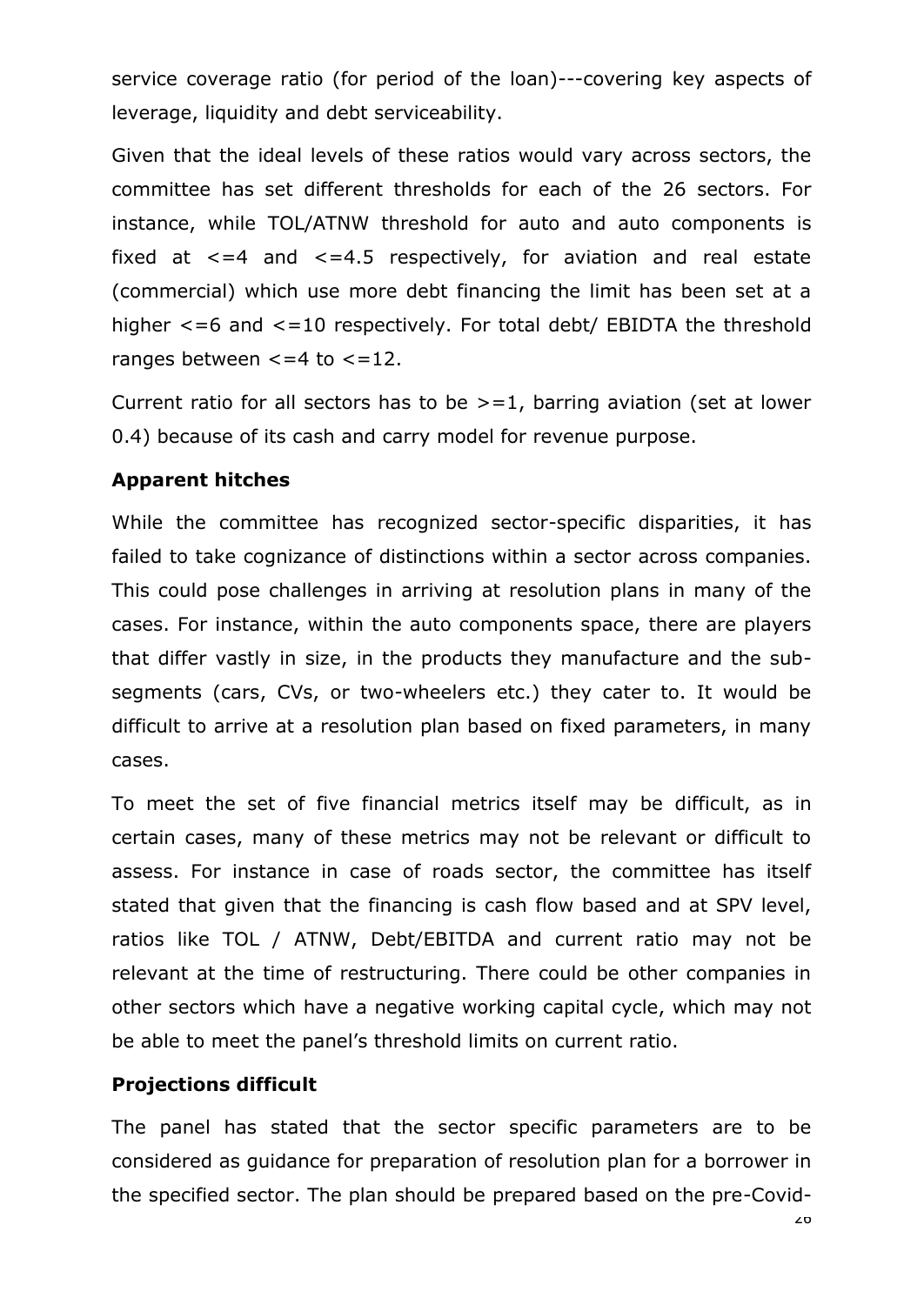19 performance of the borrower and impact of Covid-19 in the June and September quarter, to assess cash-flows for FY21 / FY22 and subsequent years. In these financial projections, the threshold set for TOL/Adjusted TNW and debt/ EBIDTA ratios should be met by FY23. The other three threshold ratios should be met for each year of the projections starting from FY22.

In many businesses, it may be difficult to arrive at cash flow projections. The pandemic led lockdowns and restrictions have only made the task more difficult. Taking a view on the long term operational and financial performance of companies, particularly cash flows would be no mean task, given the prolonged uncertainty.

Given that lenders have made the initial assessment while sanctioning loans, more leeway and flexibility should have been given to banks to arrive at parameters, while deciding the restructuring, but with reasonable caveats.

### **Devious borrowers make life tough for bank recovery officers**

[K Ram Kumar](https://www.thehindubusinessline.com/profile/author/K-Ram-Kumar-16680/) Mumbai | September 07, 2020

# **BusinessLine**

### *In a viral video, the wife of a borrower threatens she'd file a rape case against the bank's recovery officers*

Bank recovery officers visiting a customer's premises for recovery of loans had better take a lady official and a videographer along with them when they go on recovery rounds. This can ensure that some recalcitrant customers don't resort to devious ways to force them to beat a hasty retreat.

A WhatsApp video that has gone viral recently in banking circles underscores the importance of such precautions. It shows three-four middle-aged recovery officials from a bank shaken when a customer's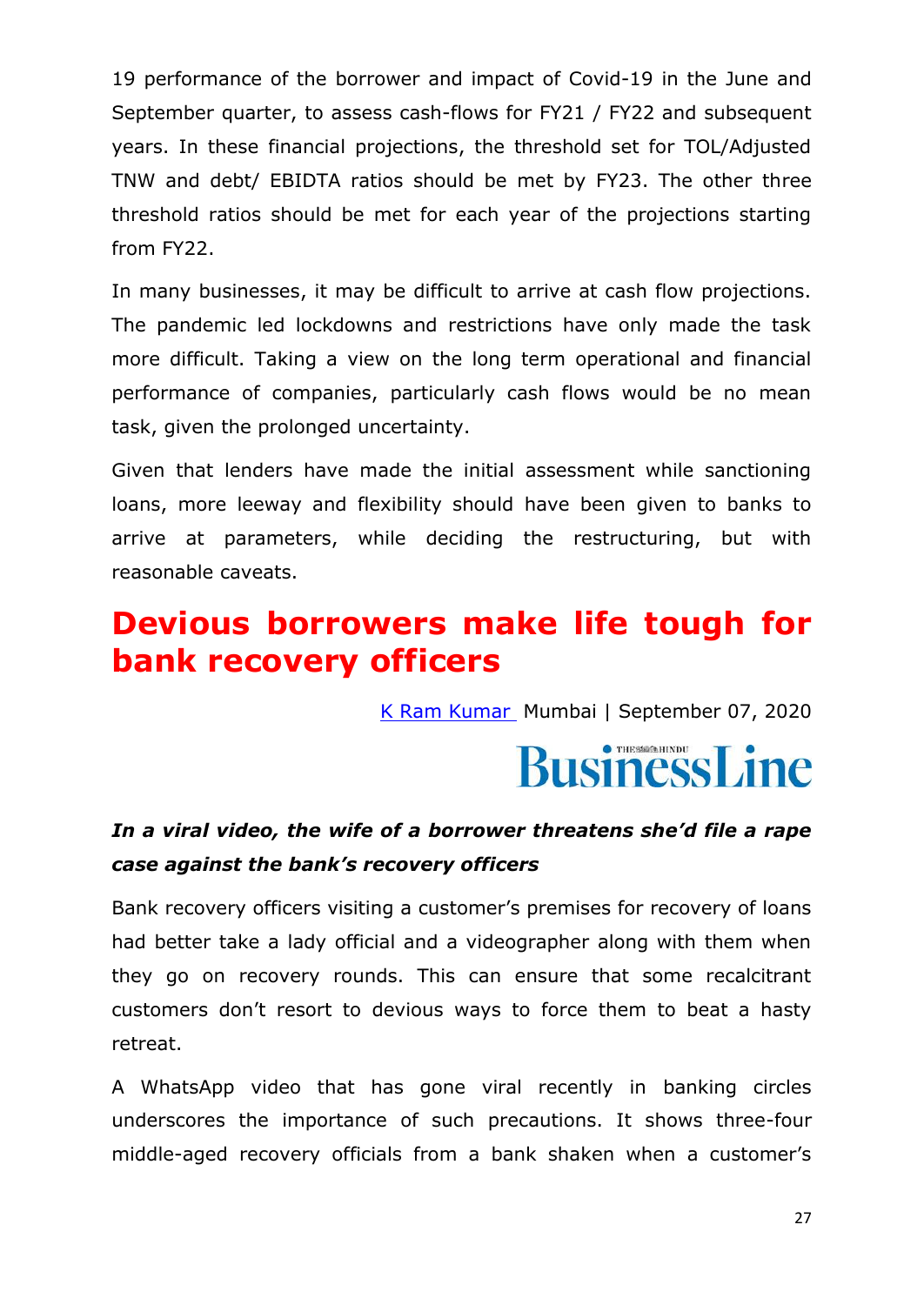aggressive wife unleashes a volley of expletives and even threatens to file a rape case.

A routine recovery exercise almost turned into a nightmare for the bank officials. The lady apparently took umbrage to the manner in which the bank officials spoke with her husband and wanted them to apologise.

While the conversation that took place between her husband and the bank officials is not captured in the video, her browbeating them is clearly seen and heard. The location where this incident took place seems to be Bengaluru as the lady spoke to them in four languages  $-$  Tamil, English, Hindi and Kannada.

The lady proved too much for the officials to handle, with one of them almost falling at her feet when she uttered the 'R' word. It spooked him.

A senior public sector bank official said just like a woman constable or a sub-inspector is a part of police teams, it could be a good idea to include a lady as part of banks' recovery teams as some defaulting customers are adept at outwitting banks.

Videographing the interaction with the customer is advisable as it will ensure that bankers are protected from customers' allegations, he added.

Referring to the video, the official observed that the bank can take legal action against the lady for preventing a public servant from discharging his duty. Under [Section 46A](https://apc01.safelinks.protection.outlook.com/?url=https%3A%2F%2Findiankanoon.org%2Fdoc%2F37263%2F&data=02%7C01%7Cblnews%40kslngio.kslnd6.thehindu.co.in%7Cf72e8eb2a6754571037508d8530a4812%7Cc8f171fb8e124c1286ff9108c97b8963%7C0%7C0%7C637350650929510519&sdata=0KFQ9AJOpMtN%2BCn1EbER2WzUjYeJSXA7j4UPzo6v4TM%3D&reserved=0) of the Banking Regulation Act, 1949, "Every chairman, director, auditor, liquidator, manager and any other employee of a banking company shall be deemed to be a public servant for the purpo[s](https://apc01.safelinks.protection.outlook.com/?url=https%3A%2F%2Findiankanoon.org%2Fdoc%2F1569253%2F&data=02%7C01%7Cblnews%40kslngio.kslnd6.thehindu.co.in%7Cf72e8eb2a6754571037508d8530a4812%7Cc8f171fb8e124c1286ff9108c97b8963%7C0%7C0%7C637350650929510519&sdata=CuMt6KGR00bQJUWd4dwtWsIWFI678AQYS5SylqXm%2FbU%3D&reserved=0)es [of Chapter IX of the Indian Penal Code](https://apc01.safelinks.protection.outlook.com/?url=https%3A%2F%2Findiankanoon.org%2Fdoc%2F1569253%2F&data=02%7C01%7Cblnews%40kslngio.kslnd6.thehindu.co.in%7Cf72e8eb2a6754571037508d8530a4812%7Cc8f171fb8e124c1286ff9108c97b8963%7C0%7C0%7C637350650929510519&sdata=CuMt6KGR00bQJUWd4dwtWsIWFI678AQYS5SylqXm%2FbU%3D&reserved=0)."

S Nagarajan, General Secretary, All India Bank Officers' Association, observed that just like a devil can cite the scripture for his purpose, wilful defaulters too exploit loopholes in the law and resort to Machiavellian tactics to keep bank recovery officers at bay.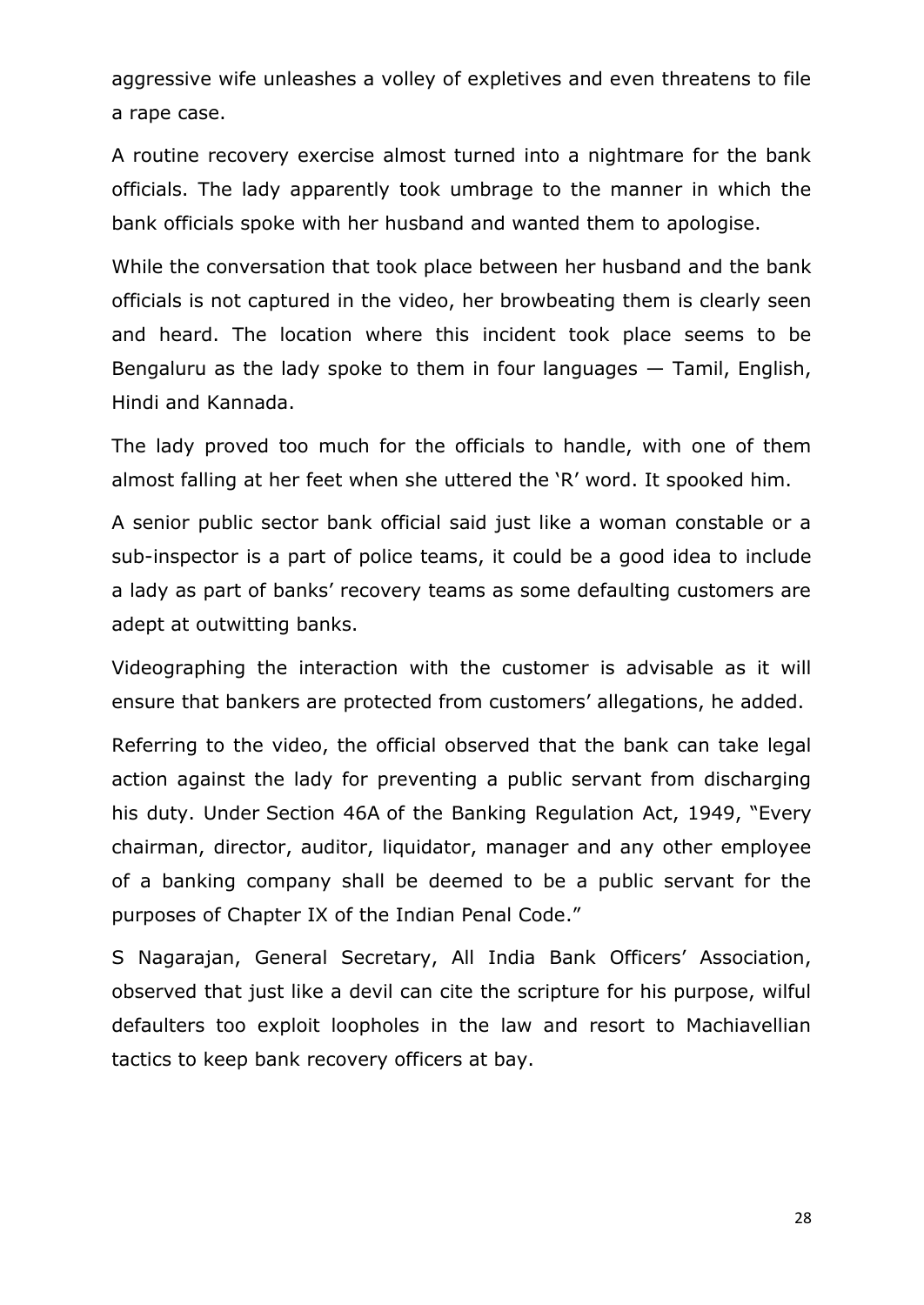## **'States soon to be ranked on poverty index parameter'**

[Our Bureau](https://www.thehindubusinessline.com/profile/author/Our-Bureau-15447/) New Delhi | September 07, 2020

### *The MPICC will hold workshop to take State Reform Action Plan forward*

A Multidimensional Poverty Index (MPI) Parameter Dashboard to rank States and UTs and a State Reform Action Plan (SRAP) are at an advanced stage of development, according to the NITI Aayog, the nodal agency for the Global MPI to drive reforms in India.

"The inaugural meeting of the MPI Coordination Committee (MPICC) was held on September 2, 2020. Preparation of a MPI Parameter Dashboard to rank States and UTs, and a SRAP are at an advanced stage of development.

#### **MPICC workshop**

"The MPICC will next be organising a workshop with representatives of States and UTs for taking the SRAP forward," an official release circulated by the NITI Aayog on Monday stated.

Global MPI is part of the Centre's decision to monitor the performance of the country in 29 select global indices. The objective of the 'Global Indices to Drive Reforms and Growth' exercise is to fulfil the need to measure and monitor India's performance on various important social and economic parameters and enable the utilisation of these indices as tools for selfimprovement, bring about reforms in policies, while improving last-mile implementation of government schemes, the release said.

The MPICC, chaired by the Adviser (Sustainable Development Goals) has members from relevant line ministries and departments such as Power, Woman and Child Development, Telecommunication, Statistics and Programme & Implementation, Rural Development, Petroleum & Natural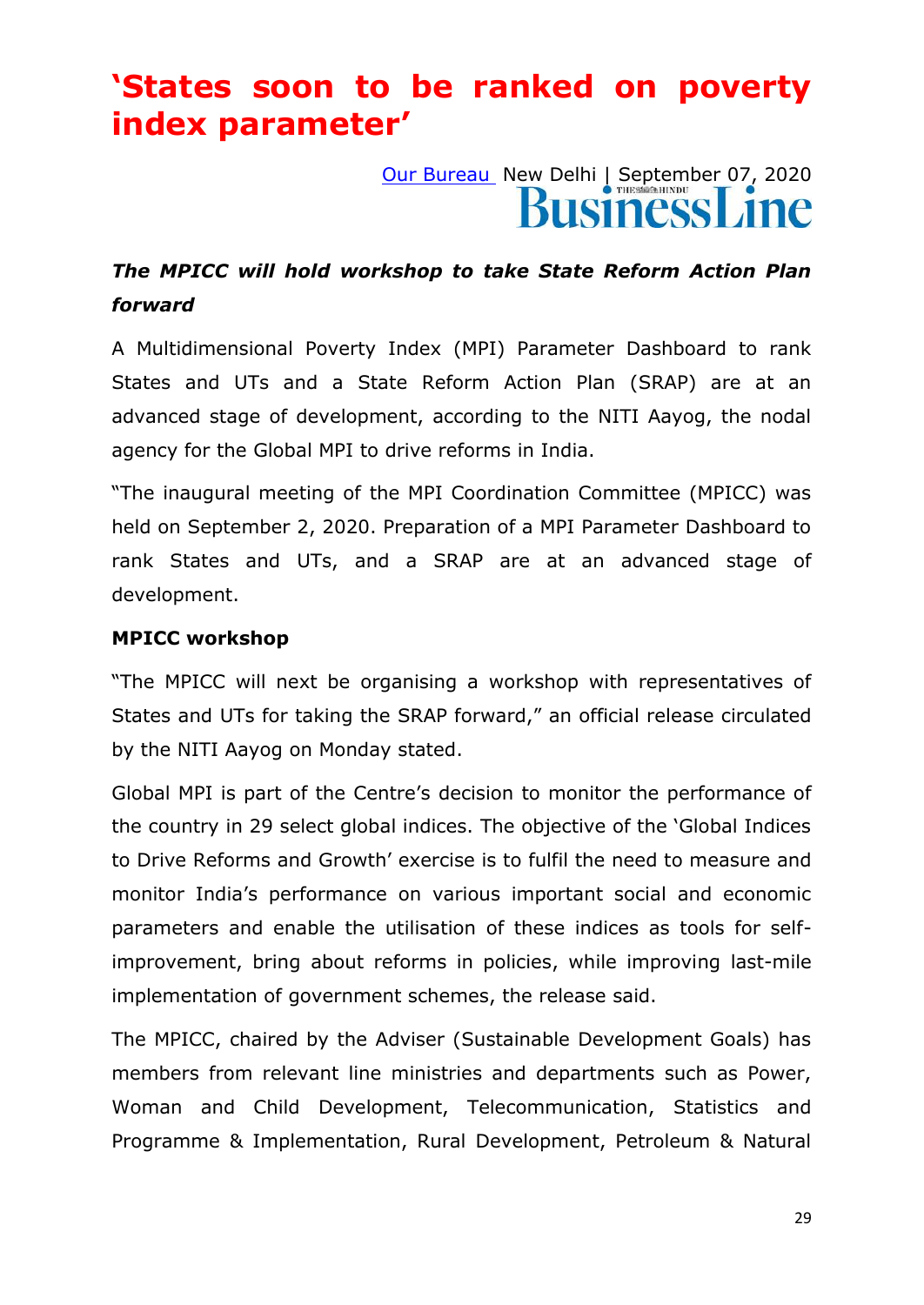Gas, Food & Public Distribution, Drinking Water & Sanitation, Education, Housing & Urban Affairs, Health & Family Welfare, and Financial Services.

―These ministries/departments have been mapped to the 10 parameters of the index. Experts from OPHI and UNDP, as the publishing agency, have also been on-boarded for their technical expertise," the release stated.

## **SBI plans to hire more than 14,000 employees**

# [Our Bureau.](https://www.thehindubusinessline.com/profile/author/Our-Bureau-137009/) Mumbai | September 07, 2020

#### *The bank also plans to introduce 'On Tap VRS' to reduce costs*

State Bank of India (SBI), on Monday, said it has plans to recruit more than 14,000 employees this year.

This announcement comes even as India's largest bank is planning to introduce an 'On Tap VRS' to optimise human resources and costs. SBI emphasised that it is expanding its operations and requires people. This is evidenced by the fact that the bank has plans to hire more than 14,000 employees this year, according to the bank's statement.

#### **On Tap VRS**

Referring to the 'On Tap VRS', SBI underscored that it has an existing workforce of around 2.50 lakh, and has been in the forefront of serving employee needs and designing ways and means for engaging and assisting employees in their life journey.

"In this backdrop, it was thought to provide a congenial solution to employees who expressed desire for making strategic shift in their vocations, either due to professional growth limitations, mobility issues, physical health conditions or family situation," the bank said.

As per the proposed eligibility criteria, 11,565 officers (from the Junior Management Grade Sscale – I to the Top Executive Grade Special Scale-I) and 18,625 award staff (clerical and sub-staff) members will be eligible